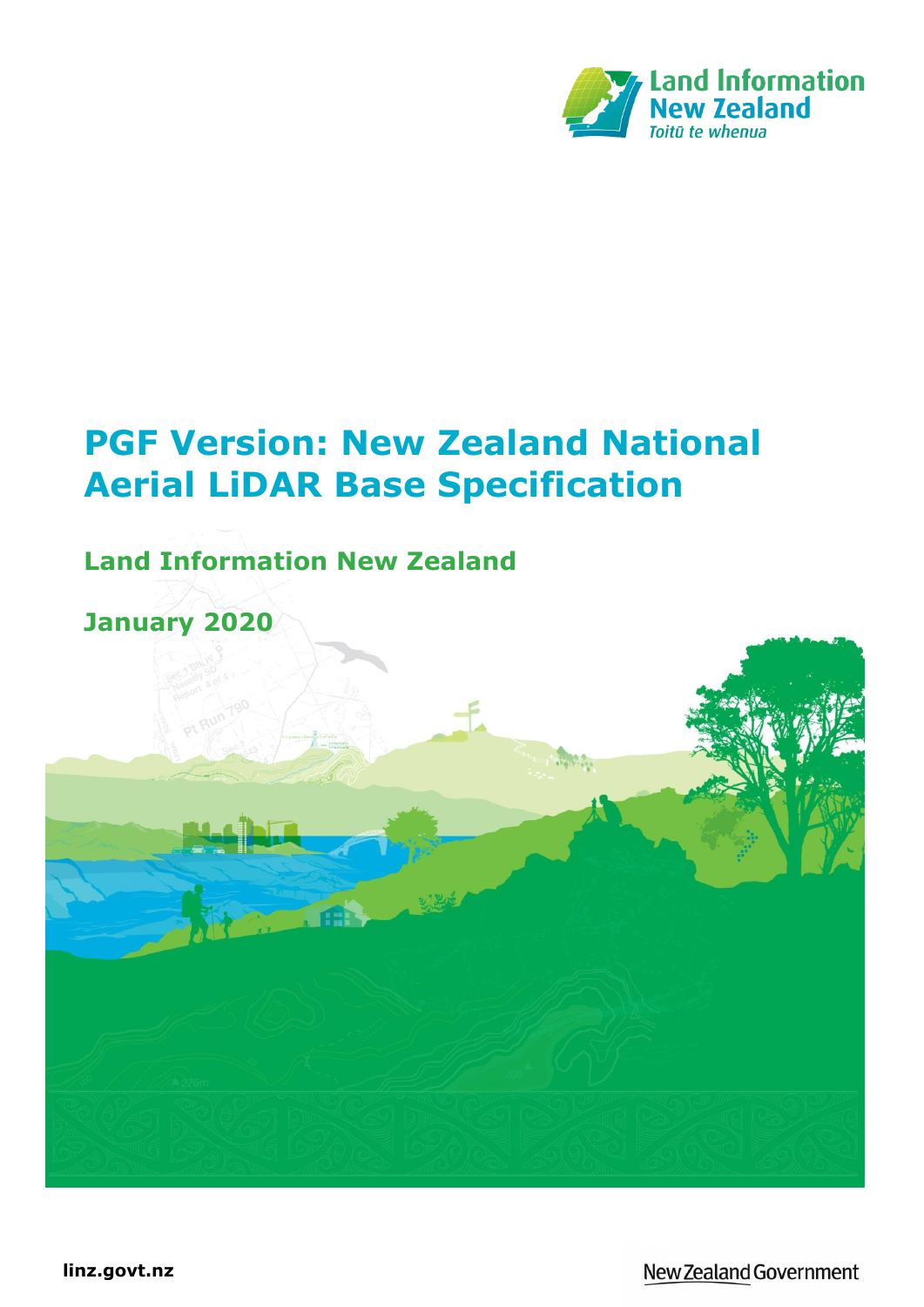

# **Table of Content**

| 1                                                                                      |  |  |
|----------------------------------------------------------------------------------------|--|--|
| 1.1<br>1.2                                                                             |  |  |
| 2                                                                                      |  |  |
| 3                                                                                      |  |  |
| 4                                                                                      |  |  |
| 5                                                                                      |  |  |
| 5.1<br>5.2<br>5.3<br>5.4<br>5.5<br>5.6                                                 |  |  |
| 6                                                                                      |  |  |
| 6.1<br>6.2<br>6.3<br>6.4<br>6.4.1<br>6.4.2<br>6.4.3<br>6.5<br>6.6<br>6.7<br>6.8<br>6.9 |  |  |
| 7                                                                                      |  |  |
| 8                                                                                      |  |  |
| 8.1                                                                                    |  |  |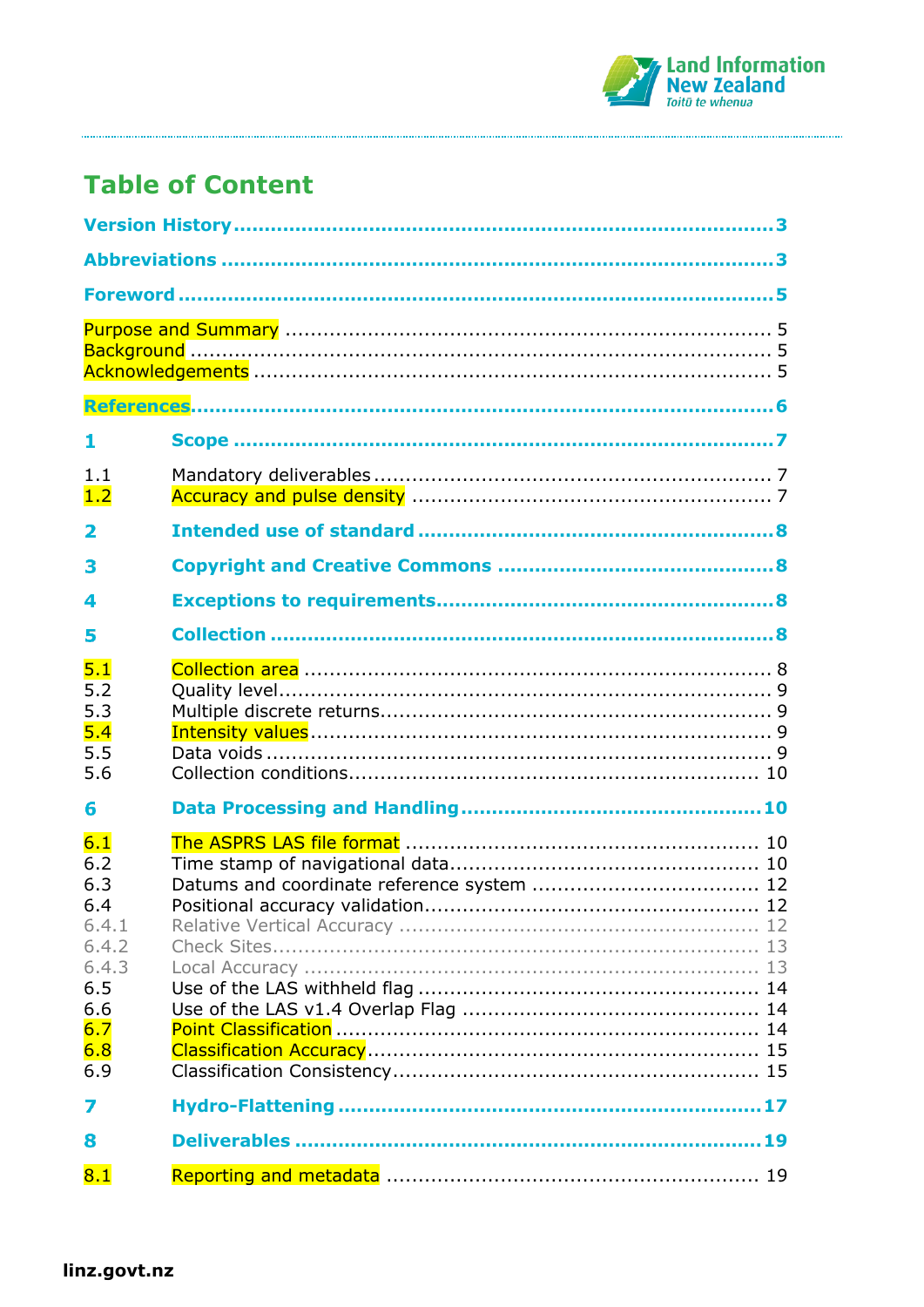

| 8.1.1<br>8.1.2<br>8.1.3<br>8.2<br>8.3<br>8.3.1<br>8.3.2<br>8.4 |  |
|----------------------------------------------------------------|--|
| 8.5                                                            |  |
| 8.6                                                            |  |
| q                                                              |  |
| 9.1<br>9.2                                                     |  |

# <span id="page-2-0"></span>**Version History**

| <b>Version and Date</b> | <b>Description</b>                                                             |
|-------------------------|--------------------------------------------------------------------------------|
| May 2019                | Base specification modified for PGF project and presented to regional partners |
| July 2019               | Specific vegetation thresholds and snow cover guidance added                   |
| December 2019           | Further clarification added for Withheld Flag, Overlap Flag, and GNSS data     |

# <span id="page-2-1"></span>**Abbreviations**

For the purposes of this specification, the following abbreviations are used.

| <b>Abbreviation</b> | <b>Meaning</b>                                         |
|---------------------|--------------------------------------------------------|
| 2D                  | two-dimensional                                        |
| 3D                  | three-dimensional                                      |
| <b>ANPD</b>         | aggregate nominal pulse density                        |
| <b>ANPS</b>         | aggregate nominal pulse spacing                        |
| <b>ASPRS</b>        | American Society for Photogrammetry and Remote Sensing |
| <b>DEM</b>          | digital elevation model                                |
| <b>DSM</b>          | digital surface model                                  |
| <b>DTM</b>          | digital terrain model                                  |
| <b>GIS</b>          | geographic information system                          |
| <b>GNSS</b>         | global navigation satellite system                     |
| <b>GPS</b>          | global positioning system                              |
| <b>HA</b>           | horizontal accuracy                                    |
| LAS                 | LAS file format (.las)                                 |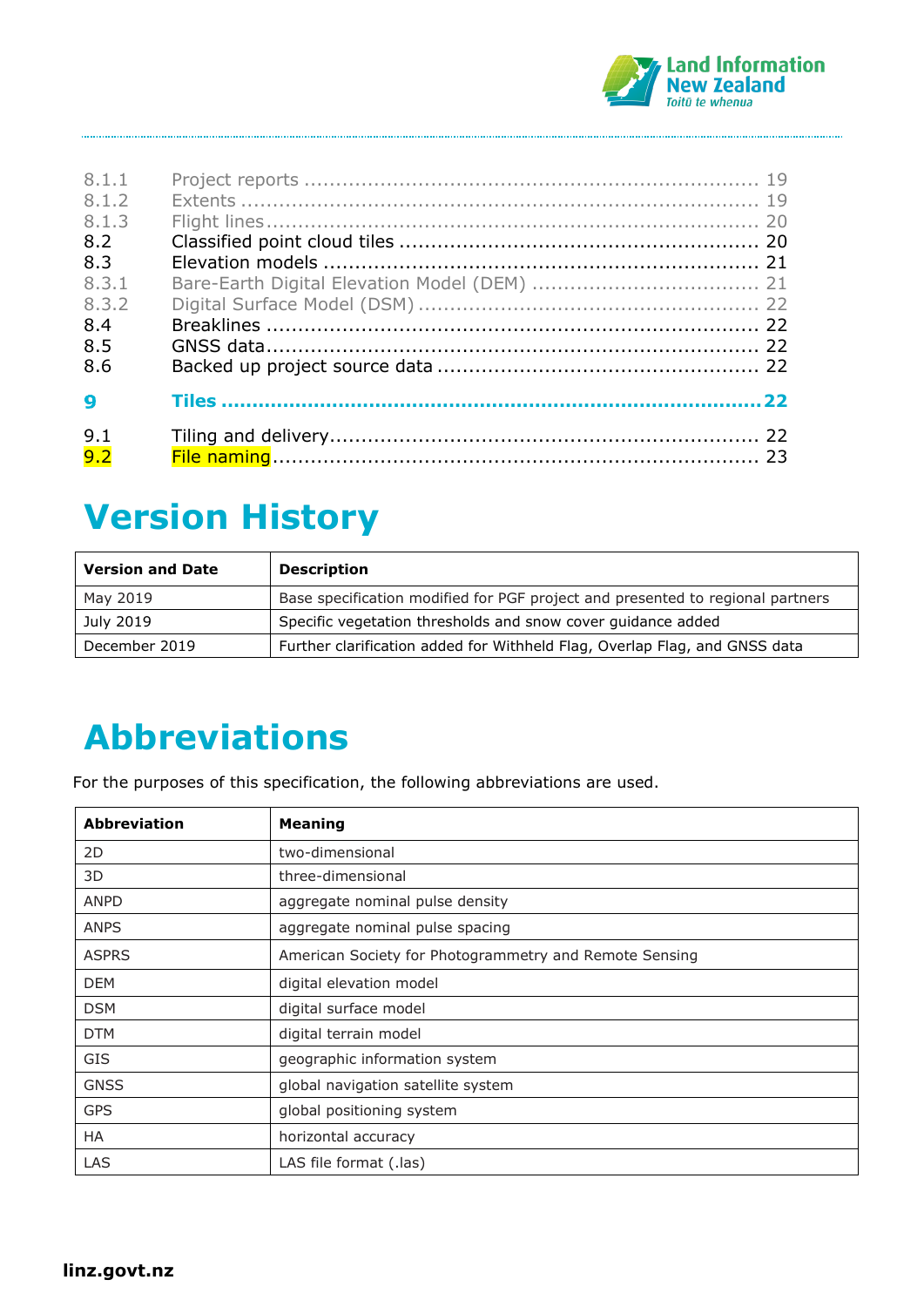

| LiDAR       | light detection and ranging                                |
|-------------|------------------------------------------------------------|
| <b>NVA</b>  | Non-vegetated vertical accuracy                            |
| <b>RMSD</b> | root mean square difference                                |
| RMSDz       | root mean square difference in the z direction (elevation) |
| <b>RMSE</b> | root mean square error                                     |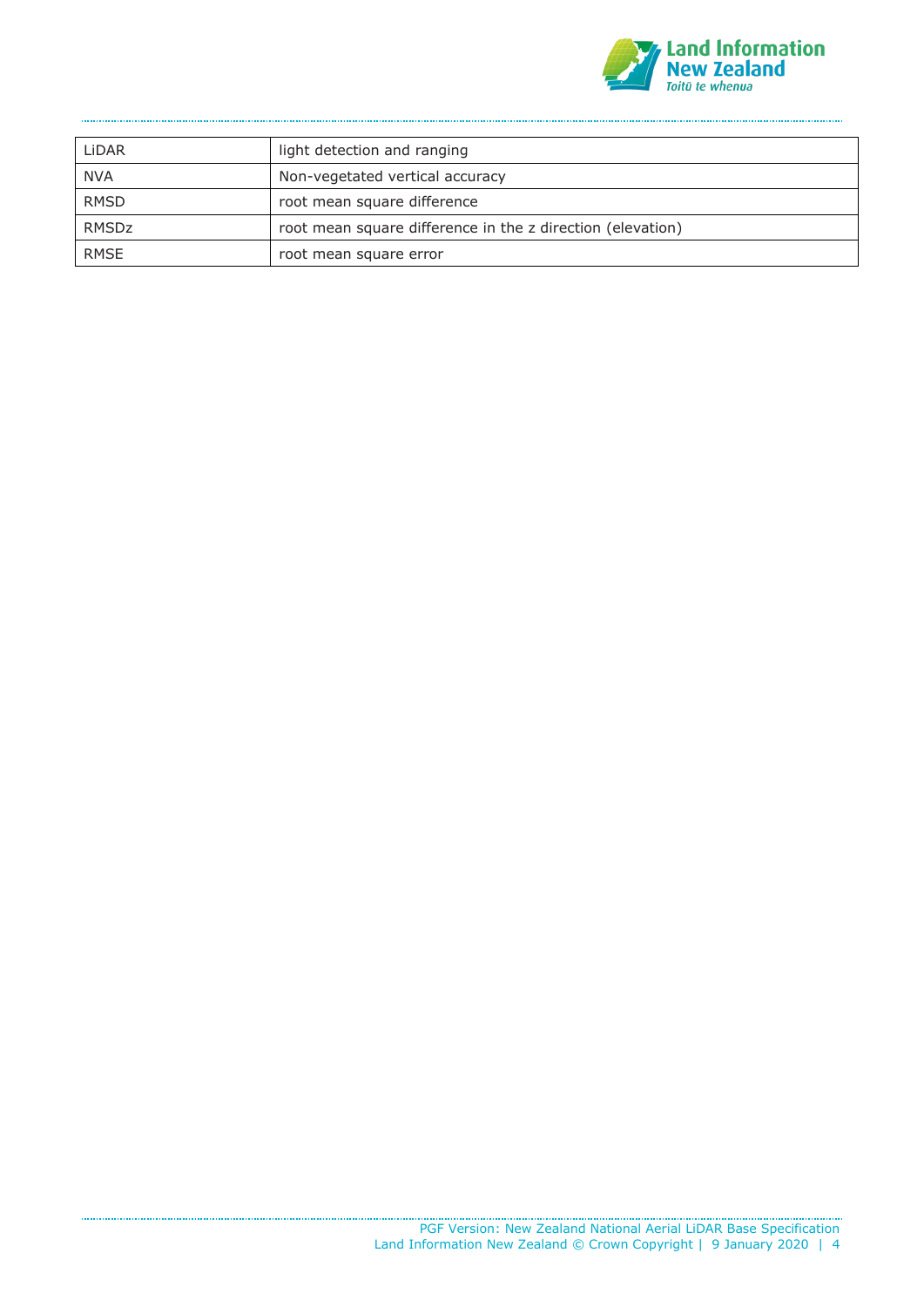

# <span id="page-4-0"></span>**Foreword**

### <span id="page-4-1"></span>**Purpose and Summary**

This is a modified version of the New Zealand National Aerial LiDAR Base Specification v1.1 (Reference 12) and provides further clarity and specific requirements to support the PGF-LiDAR programme. Modified sections are highlighted yellow. All changes are in the interest of removing ambiguity, defining a standard product, and emphasising commonly missed details. The only additional requirement beyond Reference 12 is for the classification of vegetation and buildings.

This specification provides a foundation for New Zealand public sector airborne linear mode light detection and ranging (LiDAR) data procurement. It defines a consistent set of minimum products to ensure compatibility across projects and regions. Using this specification in procurement processes will ensure that high quality LiDAR point cloud data and digital elevation models (DEMs) are gathered when it is commissioned. It will also allow for the Land Information New Zealand (LINZ) led National Elevation Programme to facilitate easier discovery and access through central data management. Data captured under this specification will contribute to the National Elevation Model consisting of a bare earth DEM, a digital surface model (DSM), and the corresponding classified point cloud.

This specification is intended to be referenced in procurement contracts but is not a procurement template. Additional deliverables and higher standards may be required by the procuring agency (Contract Authority) which should be specified in the contract. The *New Zealand Aerial LiDAR Procurement Guide* (Reference 1) provides a template and information to help organisations to commission aerial LiDAR data work.

### <span id="page-4-2"></span>**Background**

Reference 12 is based on the US Geological Survey *LiDAR Base Specification* (Reference 2) and the Intergovernmental Committee on Surveying and Mapping (ICSM) *LiDAR Acquisition Specifications and Tender Template* (Reference 3). It was developed for use primarily by the New Zealand public sector in support of the National Elevation Programme by a Technical Working Group representing local government, central government, Crown Research Institutes, LiDAR data providers and industry.

This aim of developing  $Reference$  12 was to ensure that when public sector organisations commission LiDAR, the data gathered will meet minimum requirements which will allow LINZ to host consistent data and provide on-line access.

Reference 12 provides some flexibility in the expectation for compliant data. This can result in rework required by LINZ prior to making the data accessible. This specification removes some of this flexibility by explicitly stating requirements where Reference 12 provides options.

### <span id="page-4-3"></span>**Acknowledgements**

LINZ would like to thank the following for their time and efforts to develop Reference 12.

LINZ:

Bjorn Johns – National LiDAR Coordination Project Lead

Melanie Hinchsliffe – Regulatory Frameworks Lead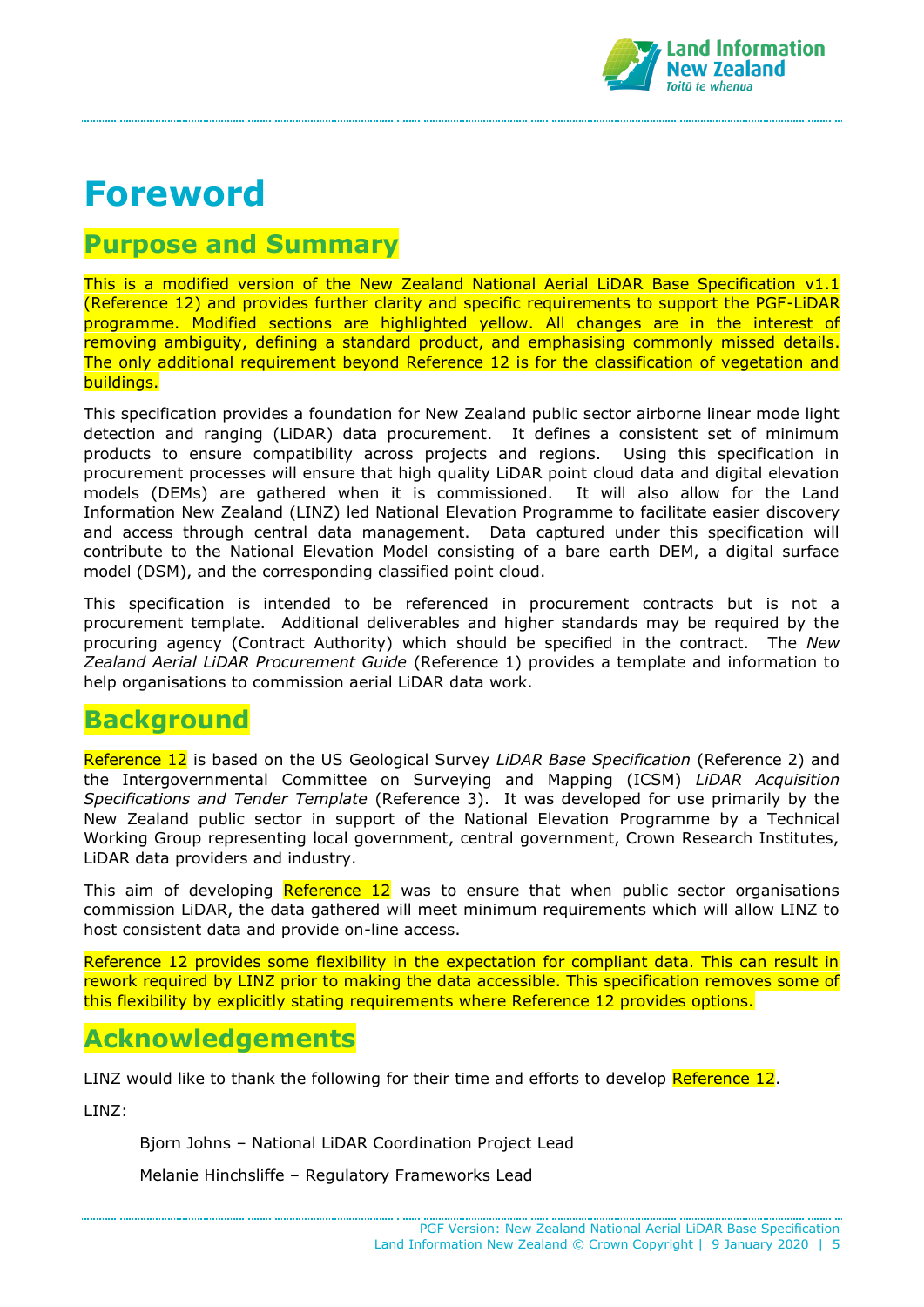

Pippa Player – Technical Working Group Chair

#### Technical Working Group:

Matt Amos – LINZ Michael Cooper – Ministry for the Environment Tim Farrier – AAM New Zealand Ltd Chris James – BECA Toby Kay – Northland Regional Council Chris Kinzett – LINZ William Ries – GNS Science James Shepherd – Landcare Research Steve Smith – Aerial Surveys Limited

# <span id="page-5-0"></span>**References**

- 1. New Zealand Aerial LiDAR Procurement Guide, Land information New Zealand, 2016
- 2. LiDAR Base Specification version 1.2, United States Geological Survey, November 2014
- 3. LiDAR Acquisition Specifications and Tender Template New Zealand Version 1.0, Intergovernmental Committee on Surveying and Mapping, September 2011
- 4. Standard for the Geospatial Accuracy Framework LINZS25005, Land Information New Zealand, September 2009
- 5. LAS Specification version 1.4, American Society for Photogrammetry and Remote Sensing, November 2011
- 6. LAS Specification version 1.2, American Society for Photogrammetry and Remote Sensing, September 2008
- 7. LAS Specification version 1.3, American Society for Photogrammetry and Remote Sensing, July 2009
- 8. Standard for New Zealand Geodetic Datum 2000 LINZS25000, Land Information New Zealand, September 2009
- 9. LINZS25009: Standard for New Zealand Vertical Datum 2016 LINZS25009, Land Information New Zealand, June 2016
- 10.Standard for New Zealand Geodetic Datum 2000 Projections: Version 2 LINZS25002, Land Information New Zealand, July 2008
- 11. Positional Accuracy Standards for Digital Geospatial Data, American Society for Photogrammetry and Remote Sensing, 2014
- 12. New Zealand Aerial LiDAR Base Specification v1.1, Land information New Zealand, 2018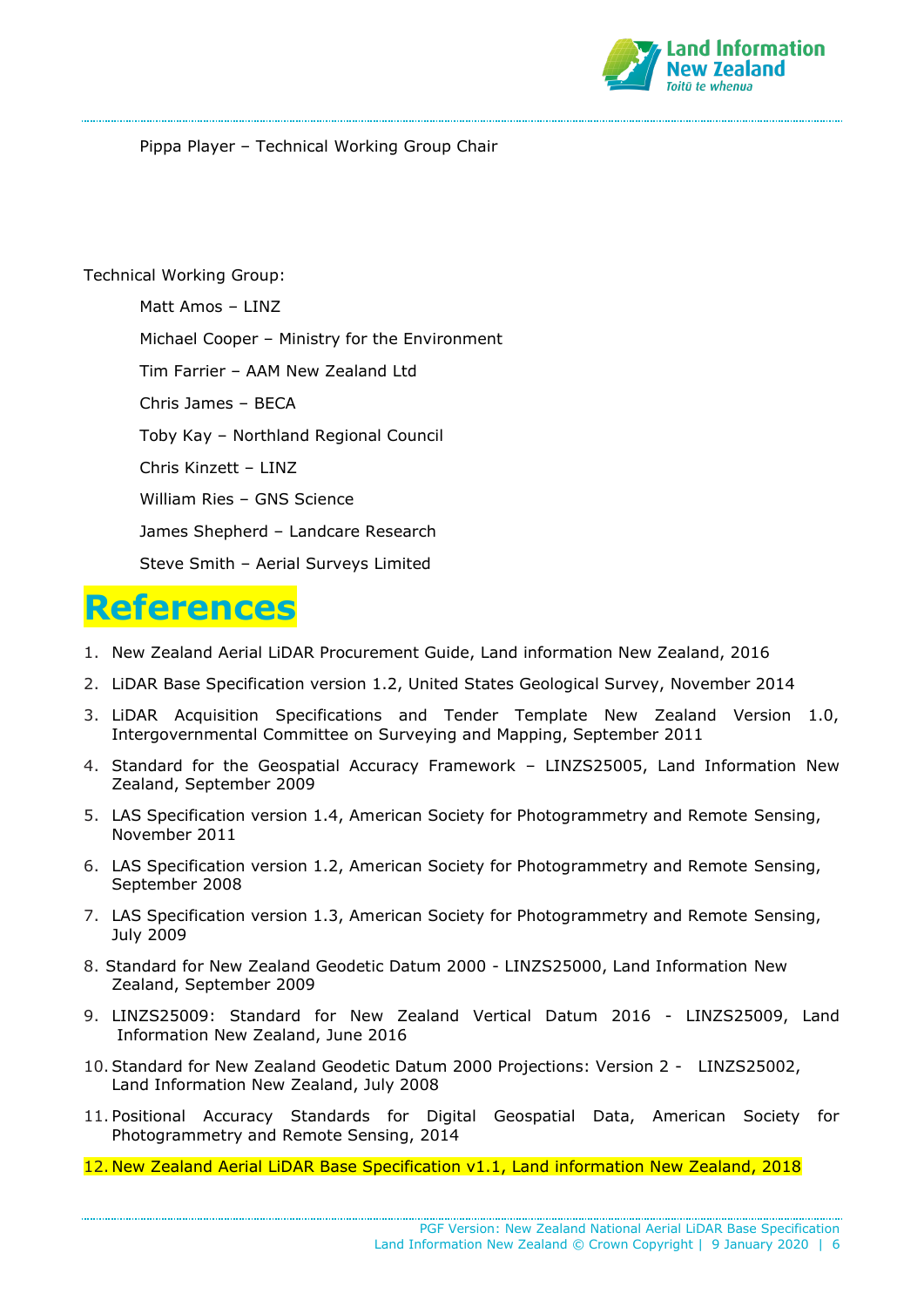### <span id="page-6-0"></span> $\mathbf{1}$ **Scope**

# <span id="page-6-1"></span>**1.1 Mandatory deliverables**

The following deliverables are required for the National Elevation Programme in standard specified formats as detailed in Section 8 - Deliverables:

- (a) 1m gridded bare earth digital elevation model (DEM) and digital surface model (DSM) elevation models (New Zealand Transverse Mercator 2000 (NZTM2000), New Zealand Vertical Datum 2016 (NZVD2016))
- (b) Classified point cloud (.las file format (LAS), NZTM2000, NZVD2016)
- (c) Breaklines for hydroflattened features (NZTM2000)
- (d) Project reports.

### <span id="page-6-2"></span>**1.2 Accuracy and pulse density**

The minimum accuracy and **pulse** density required for the National Elevation Programme are as follows:

- (a) Vertical Accuracy (95%) ≤20 cm
- (b) Horizontal Accuracy (95%) ≤100 cm
- (c) Pulse density  $\geq 2$  pls/m<sup>2</sup>.

A Contract Authority may specify more stringent criteria than identified in this section.

#### *Accuracy*

*Accuracy, as used in this document, refers to local accuracy and is the uncertainty of the bare-earth point cloud and DEM relative to 4th order or better control. See the Standard for Geospatial Accuracy Framework (Reference 4) for accuracy related definitions.*

#### *95% confidence interval*

The *95% confidence interval is used for stating positional accuracy requirements in this document and means that 95% of the population distribution is contained in the confidence interval. LiDAR specifications and procurement requirements often refer to one-sigma (σ) positional accuracy meaning that 68.27% of the population distribution is contained in the confidence interval. The 95% confidence requirements stated in this document are 1.96 times the one sigma requirement; that is +/-20cm (95%) is equal to +/-10cm (σ or root mean square error (RMSE)).*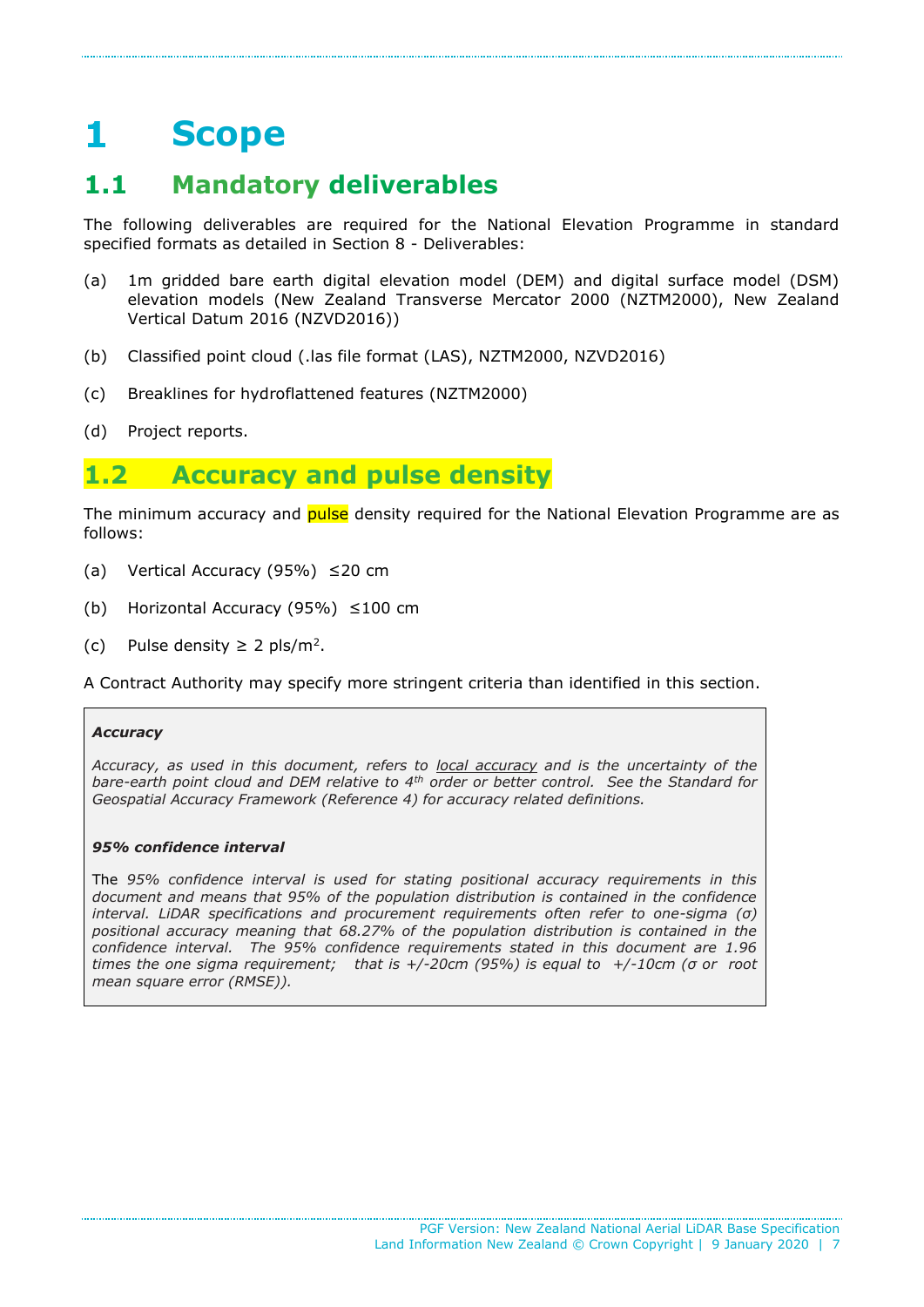#### <span id="page-7-0"></span>**Intended use of standard**  $\mathbf{z}$

This specification is applicable to LiDAR data and deliverables to be used by the National Elevation Programme. It is a requirement for data collection supported with financial or in-kind contributions for the National Elevation Programme.

The National Elevation Programme is a New Zealand partnership programme managed by LINZ which seeks to maximise the amount of LiDAR data available for re-use. LiDAR may be commissioned by LINZ or other Contract Authorities including other central government agencies, local councils, and private sector businesses.

This specification applies to traditional linear mode airborne LiDAR data capture, and it is not directly applicable to newer technologies such as single photon or Geiger mode LiDAR.

#### <span id="page-7-1"></span>**Copyright and Creative Commons** B

The Contract Authority requires unrestricted copyright to all delivered data and reports, allowing it to release data for widespread re-use with a Creative Commons license (CC BY) with attribution to the Contract Authority in line with the New Zealand Government Open Access Licensing framework (NZGOAL). This specification places no restrictions on the rights of the data provider to resell data or derivative products.

#### <span id="page-7-2"></span>**Exceptions to requirements**  $\blacktriangle$

Any exceptions to these requirements are understood to be by the Contract Authority with agreement of those contributing funding or in-kind support to the applicable dataset. This includes LINZ if it is hosting the data.

Vendors and Contract Authorities are encouraged to contact LINZ to discuss any proposed exceptions in the applicable Request For Proposal (RFP) or project contract. In the event of conflict, the relevant procurement contract takes precedence over this specification.

This specification sets the minimum requirements for the National Elevation Programme. Additional deliverables and more stringent criteria may be added by the Contract Authority in procurement documents.

Technical alternatives, for any given collection, that enhance the data or associated products are encouraged and may be submitted with any tender response. Alternatives will be considered by the Contract Authority and LINZ.

#### <span id="page-7-3"></span>**Collection** 5

### <span id="page-7-4"></span>**5.1 Collection area**

The project extent is specified as tiles. These are expected to be delivered as complete tiles over land – no missing data. The project must be adequately buffered to avoid edge effects and safeguard against missing data, including to ensure the complete capture of shorelines and all land exposed during the tidal data collection window. Data does not need to be collected over water, but specific requirements apply to the delivery of the raster products (DEM and DSM).

> • Where these tiles are over land, they must be delivered as complete tiles, ie real data in every 1m x 1m cell.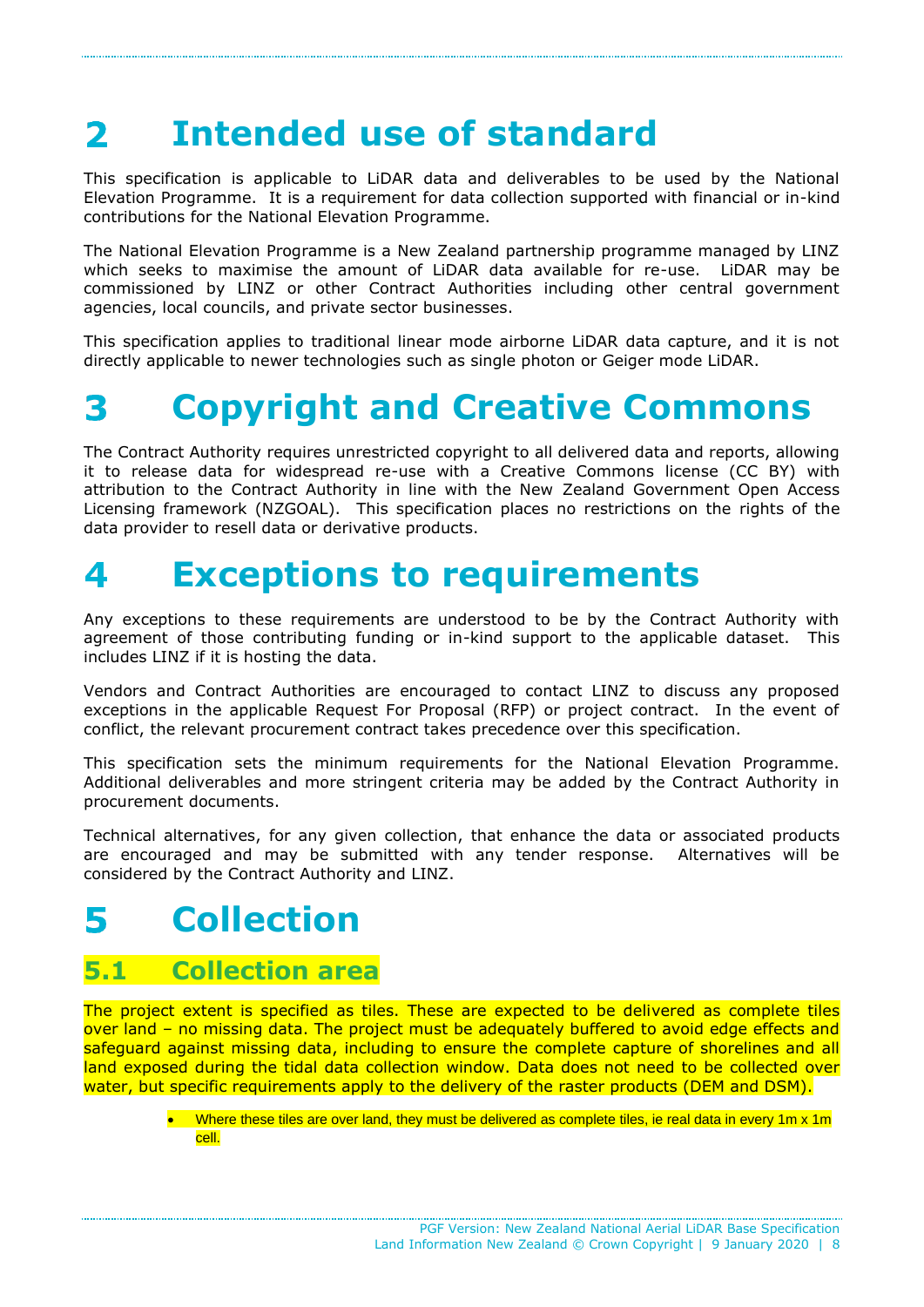• Where the tiles cross water bodies, the water surface does not need to be captured with lidar, and the relevant cells may be filled with the "no data" value or hydroflattened. If the AOI tile index includes tiles that are entirely over water, they do not need to be provided.

# <span id="page-8-0"></span>**5.2 Quality level**

The minimum acceptable point cloud quality level is per Table 1. Individual procurements may require better accuracy and greater pulse density, and the required accuracy and point density will be specified by the Contract Authority. The Contract Authority may also specify additional requirements such as scan angles and swath overlap depending on end user applications.

#### **Table 1 – Minimum Point Cloud Quality Level**

| <b>Non-vegetated Vertical Accuracy (95%)</b>  | $\leq$ 20 cm               |
|-----------------------------------------------|----------------------------|
| Horizontal Accuracy (95%)                     | $\leq 100$ cm              |
| <b>Aggregate Nominal Pulse Density (ANPD)</b> | $\geq$ 2pls/m <sup>2</sup> |

#### *Pulse*

*A pulse of laser light emitted from the LiDAR instrument.* 

#### *Point/return*

*A discrete point measured from the returning pulse to the LiDAR instrument. In vegetated areas there are often multiple points/returns per pulse.*

#### *Aggregate nominal pulse density (ANPD)*

*The total density of pulses (not points) recorded by the LiDAR instrument per specified unit area resulting from the aggregate of all collections such as overlap or multiple passes.*

## <span id="page-8-1"></span>**5.3 Multiple discrete returns**

Collecting and delivering discrete returns (points) from the ground and surface features such as shrubs, buildings, and trees is required. The LiDAR system must be capable of recording at least three returns per pulse.

### <span id="page-8-2"></span>**5.4 Intensity values**

Intensity or reflectance values are required for each discrete return. **Note the requirement for normalised intensity values in section 8.2.**

### <span id="page-8-3"></span>**5.5 Data voids**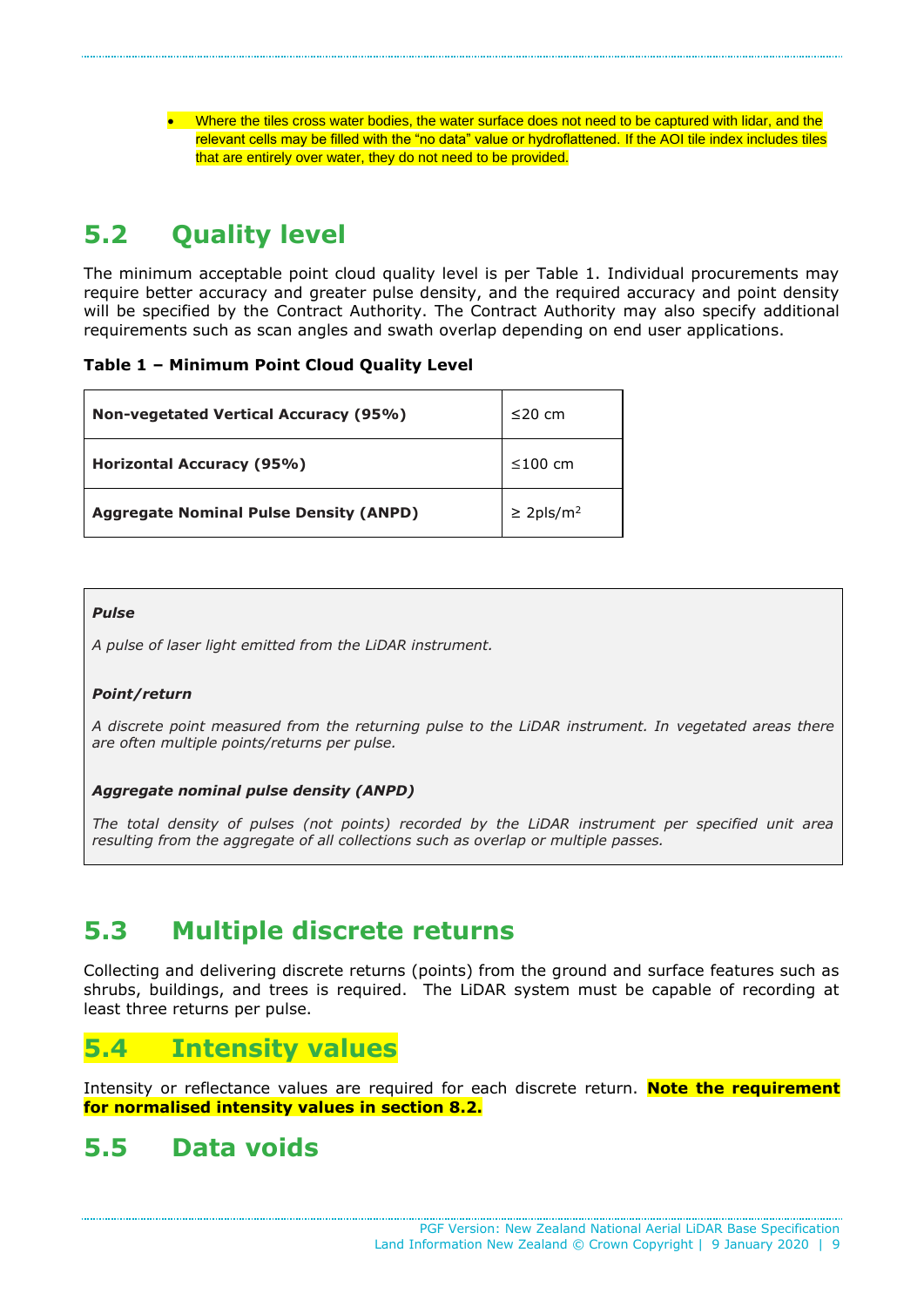Data voids are gaps in the point cloud first return coverage, caused by problems including instrumentation failure, processing anomalies, surface non-reflectance and improper survey planning.

Data voids greater than or equal to 16/ANPD measured using first returns only are not acceptable (example: if ANPD is 2pls/m<sup>2</sup>, then the maximum allowable data void is 8 m<sup>2</sup>), except in the following circumstances:

- (a) Where the data void is caused by water bodies.
- (b) Where the data void is caused by areas of low near infrared (NIR) reflectivity, such as asphalt or composition roofing.
- (c) Where the line of sight from the sensor to the ground is in the shadow of buildings, structures, vegetation and terrain features (as expected after accounting for the Contract Authority's requirements and the survey planning that formed the basis for flying altitudes, scan angles, overlap and other factors).

The Contract Authority may allow lower passing thresholds for this requirement in areas where larger data voids are deemed acceptable and do not compromise the quality of the dataset.

### <span id="page-9-0"></span>**5.6 Collection conditions**

LiDAR data must be collected when the following conditions are met:

- (a) Atmospheric conditions must be free of cloud, fog, heavy smoke and haze between the aircraft and ground during all collection operations.
- (b) Ground conditions must be free of snow (except for permanent snowfield/glaciers). For reference, these areas are mapped as 'Permanent Snow and Ice' in the Landcare Research Land Cover Database – Version 4.1.
- (c) Ground conditions must be free of extensive flooding or any other type of inundation. Floodplain/wetland data must be captured during times of base flow.
- (d) Surveys of the Coastal Marine Area must be flown within three hours either side of low tide to minimise the effect of standing water or wave action, unless other bounds are provided by the Contract Authority.

The Contract Authority may waive these requirements on a case by case basis. This must be in writing, and in advance of data collection.

#### <span id="page-9-1"></span>**Data Processing and Handling** 6

### <span id="page-9-2"></span>**6.1 The ASPRS LAS file format**

Processing will be carried out with the understanding that all point deliverables are required to be fully compliant with **LAS Specification Version 1.4, using Point Data Record Format (PDRF) 6, 7, 8, 9 or 10 (referred to as LAS v1.4).**

### <span id="page-9-3"></span>**6.2 Time stamp of navigational data**

Each Global Navigation Satellite System (GNSS) aircraft positional measurement **must be time stamped using Adjusted Global Positioning System (GPS) Time**, at a precision sufficient to allow unique timestamps for each LiDAR pulse.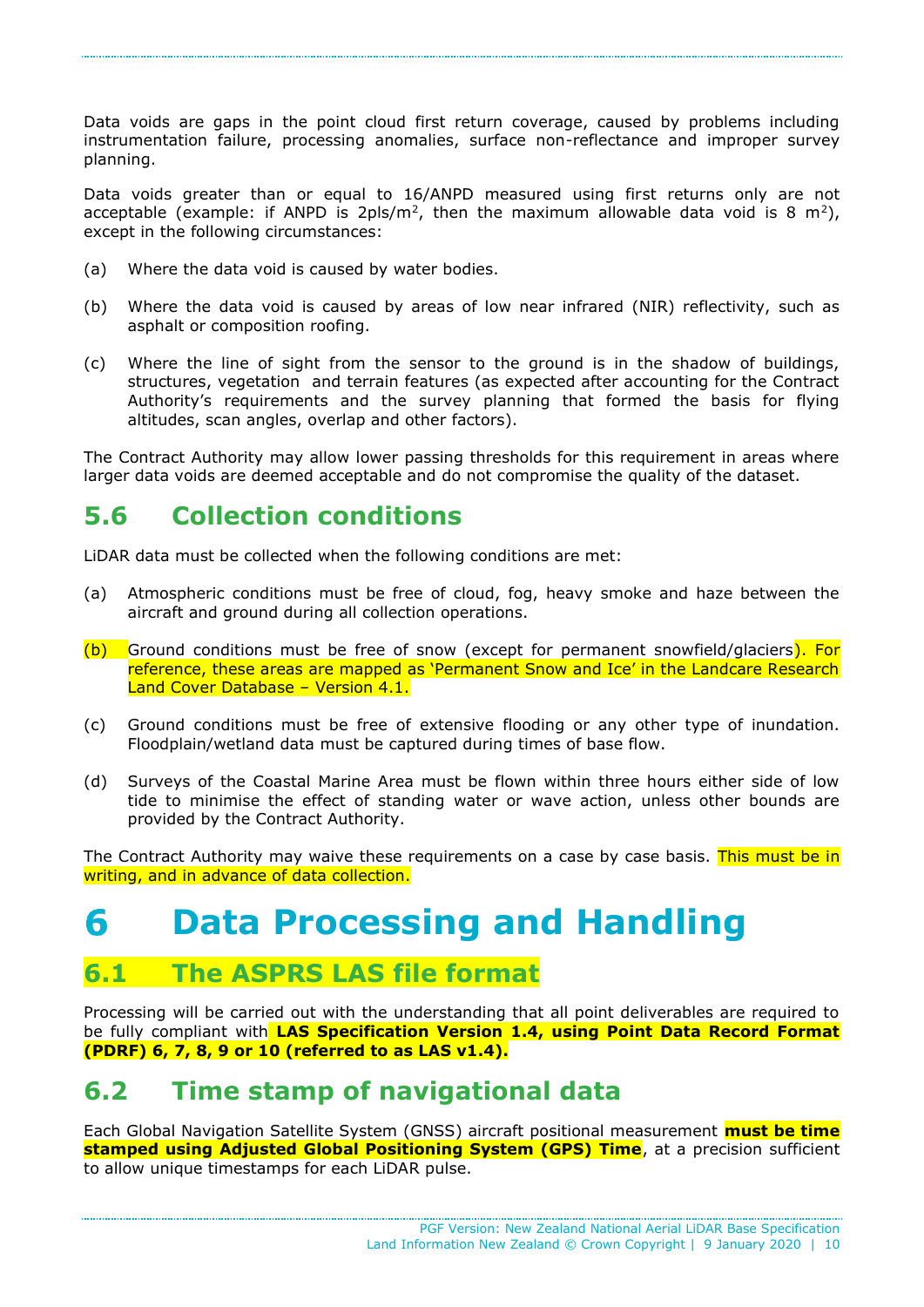Adjusted GPS time is the satellite GPS time minus  $1x10<sup>9</sup>$ .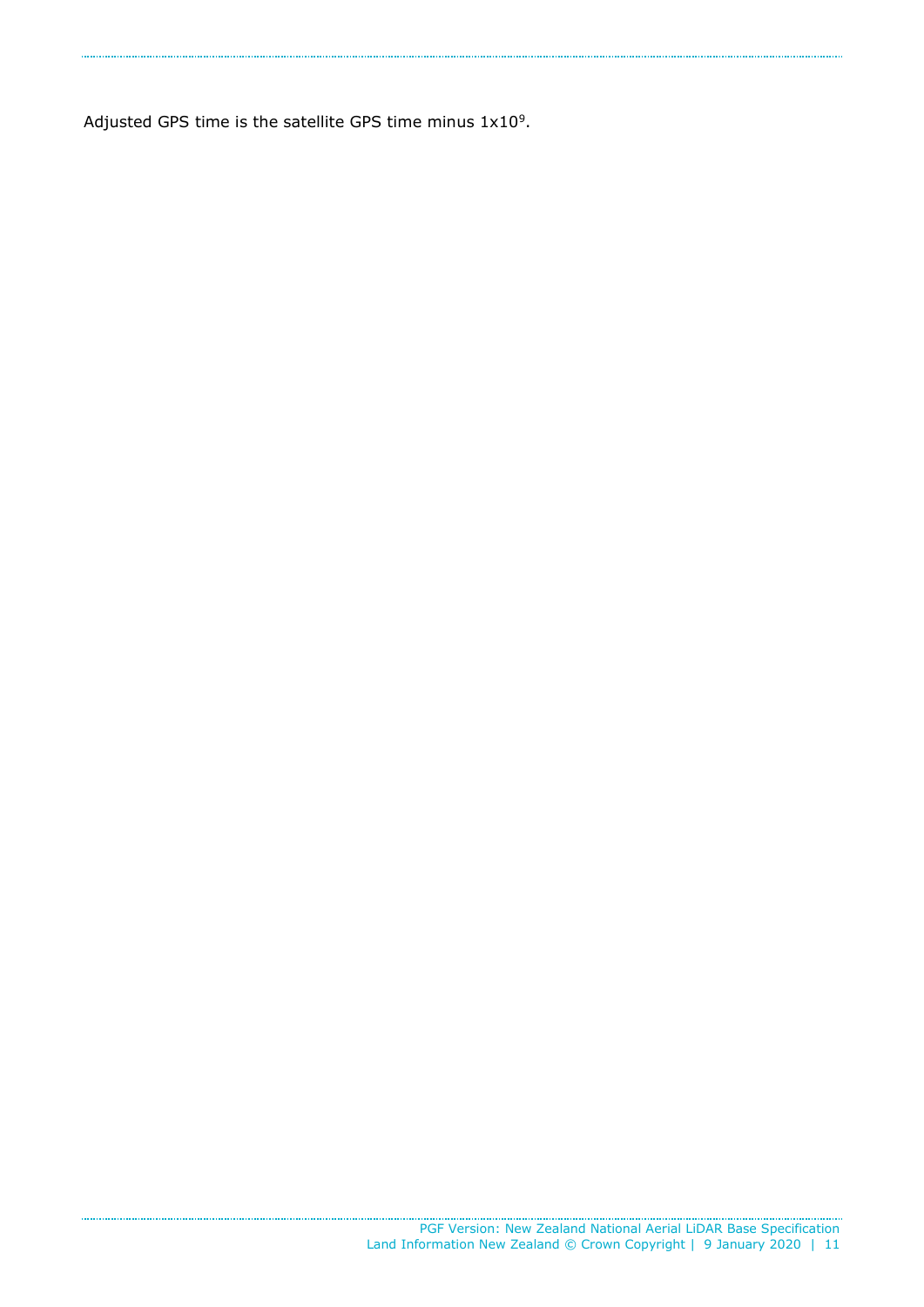### <span id="page-11-0"></span>**6.3 Datums and coordinate reference system**

The required datum for latitude, longitude, and ellipsoid heights is the New Zealand Geodetic Datum 2000 (NZGD2000) (Reference 8).

The required vertical datum for normal-orthometric heights is NZVD2016 (Reference 9). If a local vertical datum is requested by the Contract Authority then the relevant deliverables in this specification shall be supplied in both the local datum and NZVD2016.

Projected data products are to be delivered in NZTM2000 projection (Reference 10) with NZVD2016 normal-orthometric heights.

### <span id="page-11-1"></span>**6.4 Positional accuracy validation**

The Vendor is expected to apply best practice in assessing the project accuracy and achieving compliance with this specification.

Before classifying and developing derivative products from the point cloud, the relative vertical, local vertical and horizontal accuracies of the point cloud must be verified.

The Vendor must deliver a detailed report of the validation processes used.

### <span id="page-11-2"></span>6.4.1 Relative Vertical Accuracy

The relative vertical accuracy refers to the internal geometric quality of a LiDAR dataset, without regard to surveyed ground control. The minimum acceptable relative vertical accuracy needed to support the national minimum point cloud requirements (in Table 1 above) is included in Table 2.

Individual procurement contracts may require greater local vertical accuracy. In these cases, the Vendor is expected to ensure the relative vertical accuracy is sufficient.

#### **Table 2 – Swath relative vertical accuracy requirements**

|                                                                                                   | Variation    |
|---------------------------------------------------------------------------------------------------|--------------|
| Smooth surface repeatability (intraswath, maximum)                                                | $\leq 6$ cm  |
| Swath overlap consistency (interswath, root mean square difference<br>in the z direction (RMSDz)) | $\leq$ 8 cm  |
| Swath overlap consistency (interswath, maximum)                                                   | $\leq$ 16 cm |

#### *Smooth surface repeatability*

*A measure of variations documented on a surface that would be expected to be flat and without variation.* 

#### *Overlap consistency*

*A measure of geometric alignment of two overlapping swaths. The principles used with swaths can be applied to overlapping flights and projects. Overlap consistency is the fundamental measure of the quality of the calibration or boresight adjustment of the data from each flight. This is of particular importance as the match between the swaths of a single flight is a strong indicator of the overall geometric quality of the data and establishes the quality and accuracy limits of all downstream data and products.*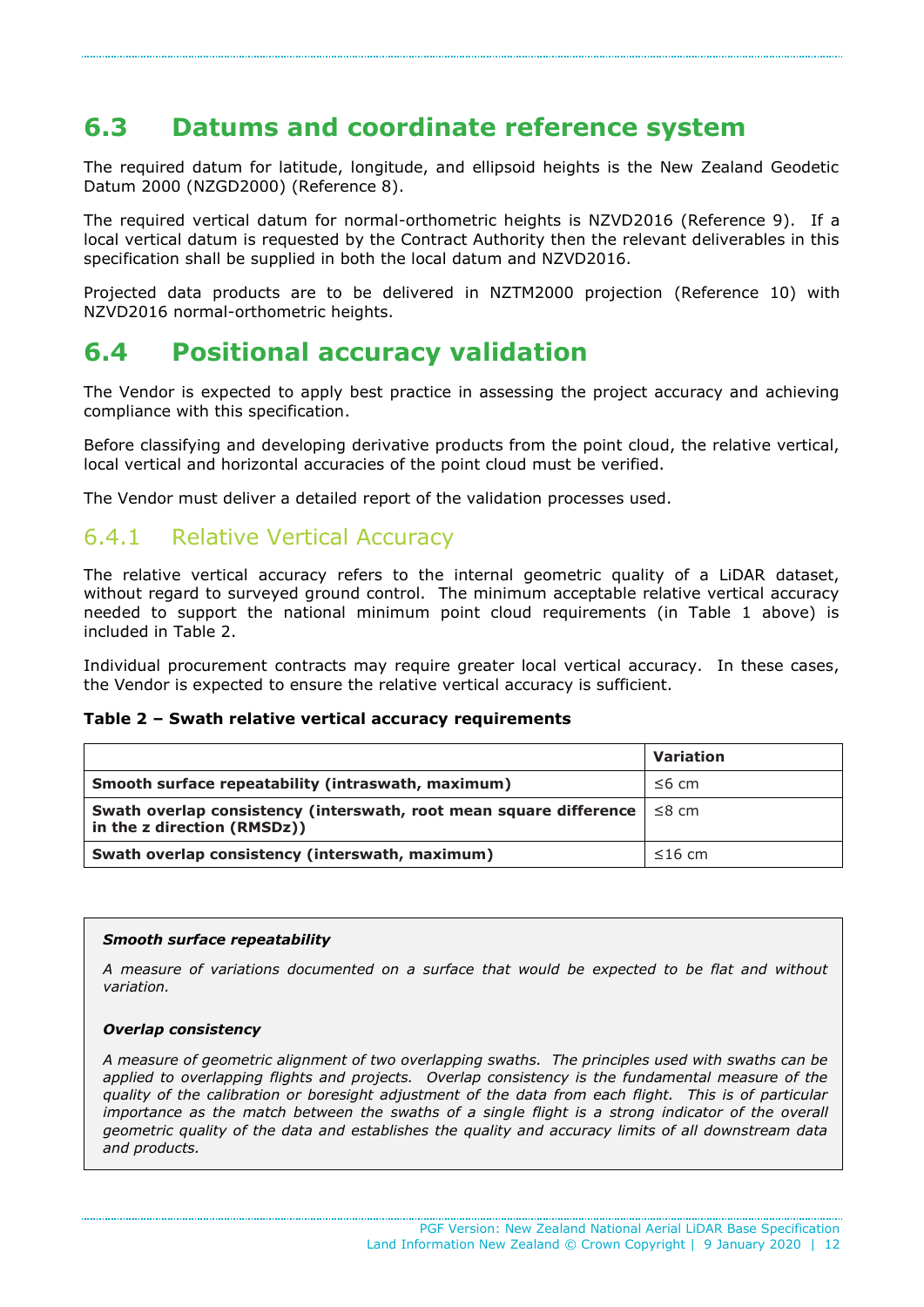### <span id="page-12-0"></span>6.4.2 Check Sites

A check site is a surveyed array of points used to estimate the positional accuracy of a LiDAR dataset against an independent source of greater accuracy. Control points used in the calibration process for data acquisition must not be used as check sites.

Check sites must be an independent set of points used for the sole purpose of assessing the vertical and horizontal accuracy of the project. **Check sites may not be used for the calibration of data without approval from LINZ and the Contract Authority.**

Check sites must be:

- (a) uniformly distributed across the project area; and
- (b) surveyed to better than +/-5cm (95%) vertical and horizontal local accuracy relative to 4th Order or better control.

Where feasible, approximately half of the check sites should include features that can be used for horizontal accuracy assessment.

Table 3 provides the required number of check sites for vertical accuracy assessment as a function of the areal extent of the project, based on the recommendation in the ASPRS *Positional Accuracy Standards for Digital Geospatial Data* (Reference 11).

| <b>Project area</b>         | Number of static 3D check sites in non-vegetated vertical<br>accuracy (NVA) assessment |
|-----------------------------|----------------------------------------------------------------------------------------|
| $< 100$ km <sup>2</sup>     | As agreed by Contract Authority and Vendor                                             |
| 100 to 750 $km^2$           | $4 + 1$ per additional 40 km <sup>2</sup> over 100 km <sup>2</sup>                     |
| 750 to 2500 km <sup>2</sup> | 20+5 per additional 250 km <sup>2</sup> over 750 km <sup>2</sup>                       |
| $> 2500$ km <sup>2</sup>    | 55+3 per additional 500 km <sup>2</sup> over 2500 km <sup>2</sup>                      |

**Table 3 – Required number of check sites based on area**

The Vendor is expected to apply best practice selecting and surveying check sites.

The Vendor must agree check site details including locations, array sizes and surface type with the Contract Authority.

### <span id="page-12-1"></span>6.4.3 Local Accuracy

The vendor is expected to apply best practice in assessing the project accuracy. Two local accuracy (Reference 4) values must be assessed and reported:

- (a) Non-vegetated Vertical Accuracy (NVA); and
- (b) Horizontal Accuracy (HA) for the point cloud.

The minimum NVA and HA for the point cloud are the Vertical and Horizontal Accuracies in Table 1 unless a higher level of accuracy is specified by the Contract Authority.

The NVA for the point cloud is assessed by comparing NZVD2016 elevations for check sites surveyed in clear, open, non-vegetated areas (which produce only single LiDAR returns) to the corresponding single return LiDAR point cloud.

#### **The method for assessing HA must be documented in the project reporting.**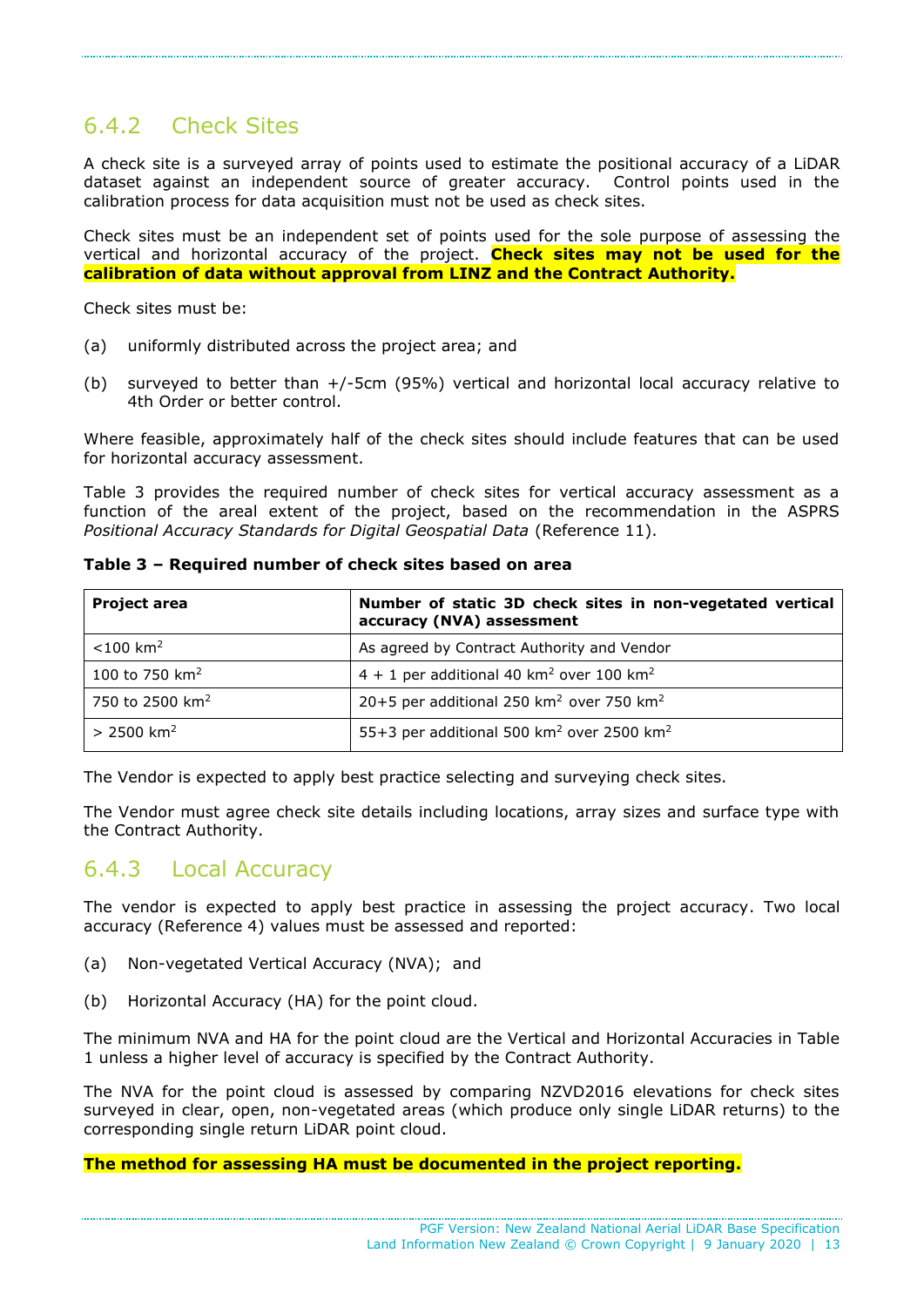If the unclassified point cloud does not comply with the required NVA or HA at any check site, it must be investigated, reported and discussed with the Contract Authority and LINZ before further classification and processing is carried out.

If the data is still not compliant with the required NVA or HA, options to consider include a resurvey of the check site if it is suspect, verification of the control points used for the check site and LiDAR survey, or a repeat LIDAR survey for the local area if this is determined to be the cause of significant non-compliance.

## <span id="page-13-0"></span>**6.5 Use of the LAS withheld flag**

**Withheld flag** – All data collected must be delivered in the classified point cloud. The use of the withheld flag ensures that the client receives all data collected (rather than the vendor simply deleting the points they consider "unusable"), while allowing the vendor to apply their best judgement in what to use for further classification. Withheld points are still included in the classified point cloud delivery. Any deletion of data prior to delivery requires council approval.

Outliers, noise points, geometrically unreliable points near the extreme edge of the swath, and other points the Vendor deems unusable must be identified using the Withheld Flag, as defined in the LAS Specification.

# <span id="page-13-1"></span>**6.6 Use of the LAS v1.4 Overlap Flag**

**Overlap flag** - If overlap/overage points are explicitly identified, this must be done using the overlap flag, not a classification number. Points flagged as overlap must still be delivered in the classified point cloud, and they must still be classified per the project classification requirements. This ensures classification of all points not withheld, including those treated as overlap or overage.

Identifying overage points is not required unless requested by the Contract Authority. However, if overage points are explicitly identified using LAS  $v1.4$ , they must be identified using the overlap flag.

(Note the term 'overlap' is incorrectly used in LAS v1.4 to describe the flag intended to identify overage points. In LAS v1.2/3, classification code '12' is used for overage.)

#### *Overlap*

*Any part of a swath that also is covered by any part of any other swath.*

#### *Overage*

*A subset of overlap, meaning those parts of a swath that are not necessary to form a complete single, non-overlapped, gap-free coverage with respect to the adjacent swaths. In collections designed using* multiple coverage, overage are the parts of the swath that are not necessary to form a complete non*overlapped coverage at the planned depth of coverage.*

## <span id="page-13-2"></span>**6.7 Point Classification**

The minimum classification scheme required for LiDAR point clouds is listed in Table 4. Additional classes may be required for specific projects.

A point classification scheme must meet the following requirements:

- (a) All points not identified as Withheld must be processed for classification.
- (b) No points in the classified LAS point cloud deliverable can remain assigned to Class 0 (created but not processed for classification).
- (c) Overage points must only be identified using the Overlap Flag, as defined in the LAS v1.4.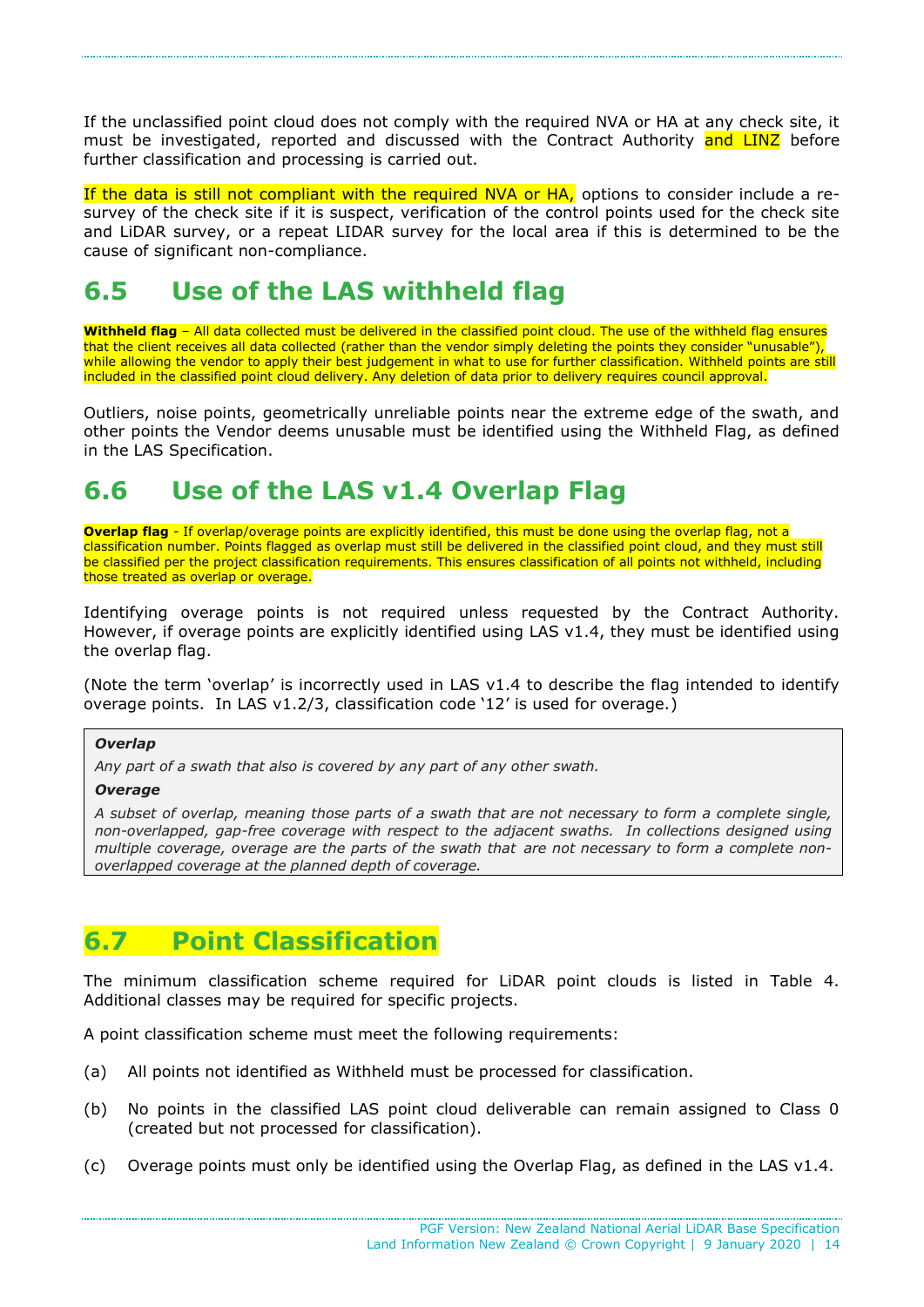| Code           | <b>Description</b>          |
|----------------|-----------------------------|
|                | Processed, but unclassified |
| 2              | Ground                      |
| R              | Low vegetation $\leq 2m$    |
| $\overline{4}$ | <b>Medium vegetation</b>    |
| $\overline{5}$ | High vegetation $>8m$       |
| $\overline{6}$ | <b>Building</b>             |
| $\overline{7}$ | Low noise                   |
| 9              | Water                       |
| 18             | <b>High noise</b>           |

#### **Table 4 Minimum LAS point cloud classification scheme**

## <span id="page-14-0"></span>**6.8 Classification Accuracy**

It is expected that automated classification will be used with further manual ground surface improvement to incorporate hydro-flattening and clean up poor automated classification results. Classification of returns shall be as complete as is feasible and without avoidable return misclassification.

Following classification processing:

- (a) no non-withheld points can remain in Class '0'; and
- (b) Within any 1km x 1km area, no more than two percent of non-withheld points can have demonstrable errors in the classification value (Classification Level 2 Reference 3).

In most circumstances, detailed visual inspections of individual classified scan line profiles and use of high quality reference imagery will be sufficient to independently demonstrate if classification standards have been achieved for the specified classes.

The Vendor must report on how classification accuracy is checked and assured.

The Contract Authority may relax these requirements to accommodate collections in areas where classification is particularly difficult.

# <span id="page-14-1"></span>**6.9 Classification Consistency**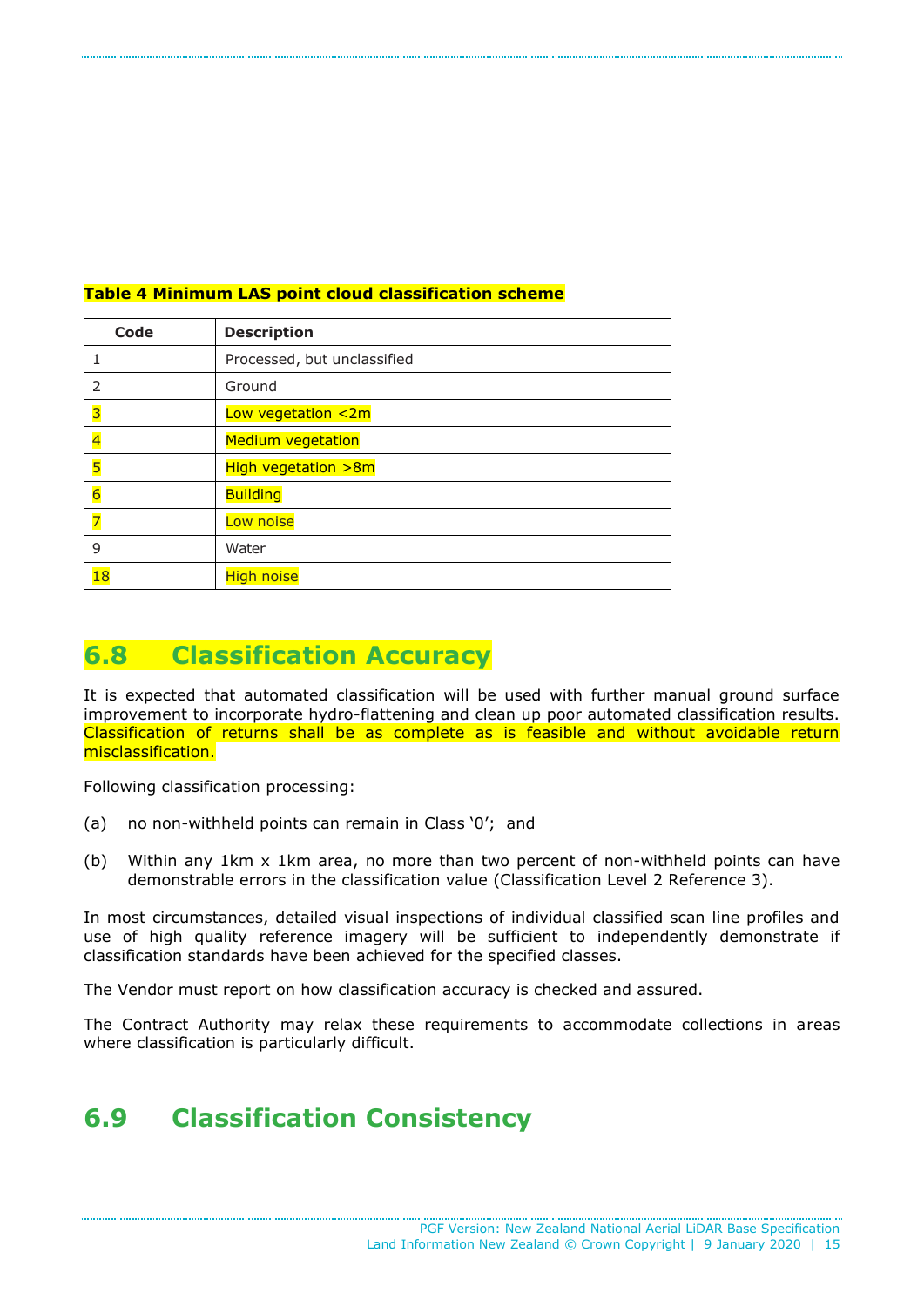Point classification must be consistent across the entire project. Noticeable variations in the character, texture, or quality of the classification between tiles, swaths, flights, or other unnatural divisions are grounds for rejection of the entire deliverable.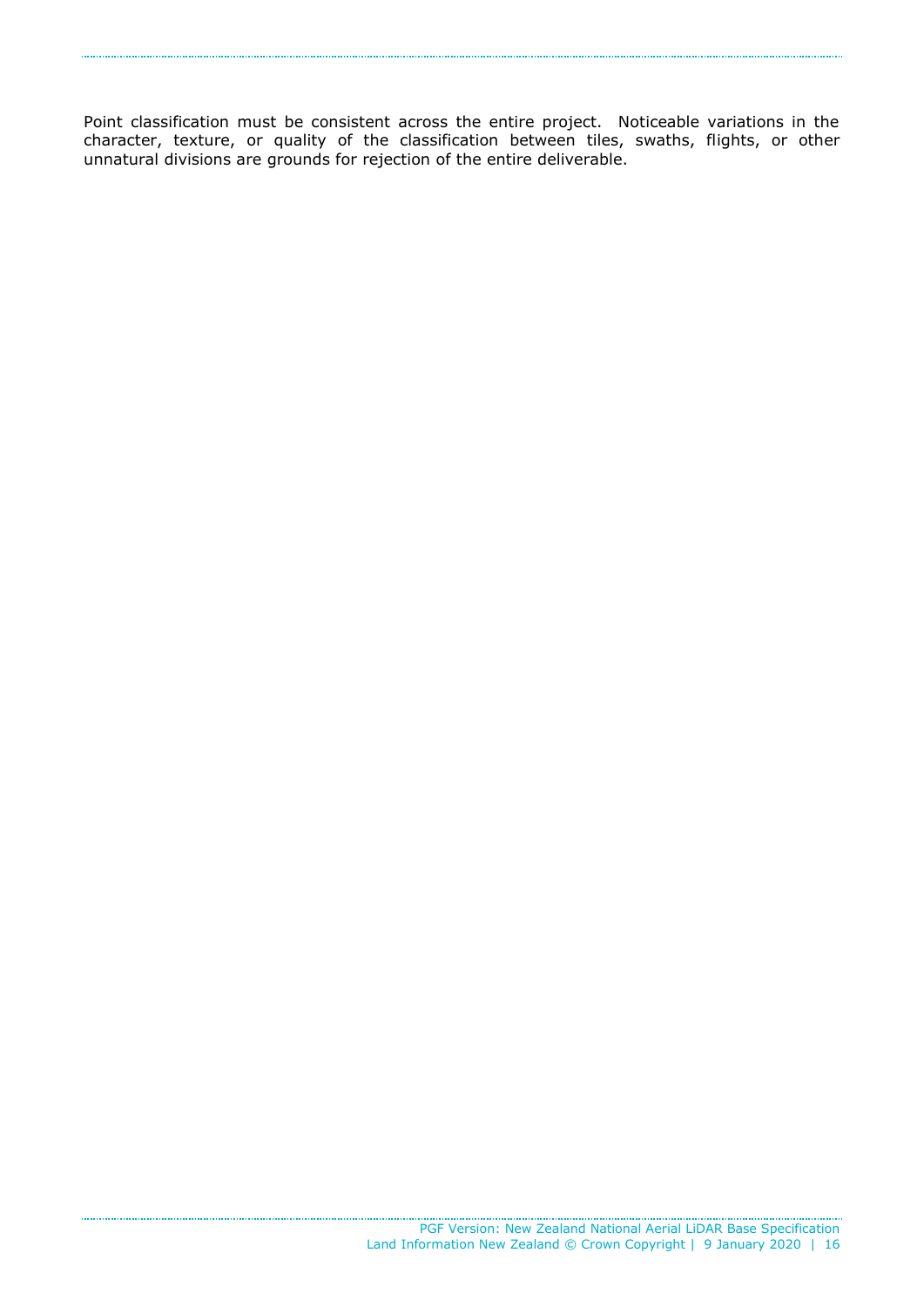# <span id="page-16-0"></span>**Hydro-Flattening**

#### *Hydro-flattening*

The process of creating a LiDAR-derived DEM in which water surfaces appear as they would in traditional *topographic DEMs created from photogrammetric digital terrain models (DTMs).* 

*The use of breaklines is the predominant method used for hydro-flattening. The National Elevation*  Programme does not require that breaklines be used for flattening but does require the delivery of *breaklines for all flattened water bodies and any other breaklines developed for each project.* 

Hydro-flattening will be performed in the local vertical datum specified by the Contract Authority. If no datum is identified, hydro-flattening must be performed in NZVD2016.

Converting data between local vertical datums and NZVD2016 is not simply achieved by applying a fixed offset value. As a result 'tilting' of hydro-flattened features may be present in data represented in a vertical datum that has not been used for the hydro-flattening. This is acceptable.

Vendors are expected to use professional judgement in how to best display the hydro-flattened features in other datums. The aim is to provide good cartographic appearance and not introduce errors that are propagated into derivative products such as contours.

Specific requirements that must be met for hydro-flattening are (including the minimum features for which breaklines must be collected and delivered):

- (a) Permanent islands 5,000 m2 or larger must be delineated.
- (b) Inland ponds and lakes water bodies of 10,000 m2 (1 hectare) or greater surface area at the time of collection must be flattened.
	- (i) Flattened water bodies must present a flat and level water surface (a single elevation for every bank vertex defining the water body's perimeter, in the vertical datum used for hydro-flattening).
	- (ii) The entire water-surface edge must be at or below the immediately surrounding terrain (bottom of bank level or just above water strike).
	- (iii) Long impoundments such as reservoirs, inlets, and fjords, whose water-surface elevations decrease with downstream travel must be treated as streams or rivers.
- (c) Inland streams and rivers of ≥30m nominal width (width of water flow in a single channel at time of capture) must be flattened. In most cases braided rivers will not be flattened and shingle beds treated as ground:
	- (i) Streams or rivers whose width varies above and below 30 m must not be broken into multiple segments; data producers will use their professional cartographic judgment to determine when a stream or river has attained a nominal 30m width.
	- (ii) Flattened streams and rivers must present a flat and level water surface bank-tobank (perpendicular to the apparent flow centreline).
	- (iii) Flattened streams and rivers must present a gradient downhill water surface, following the immediately surrounding terrain.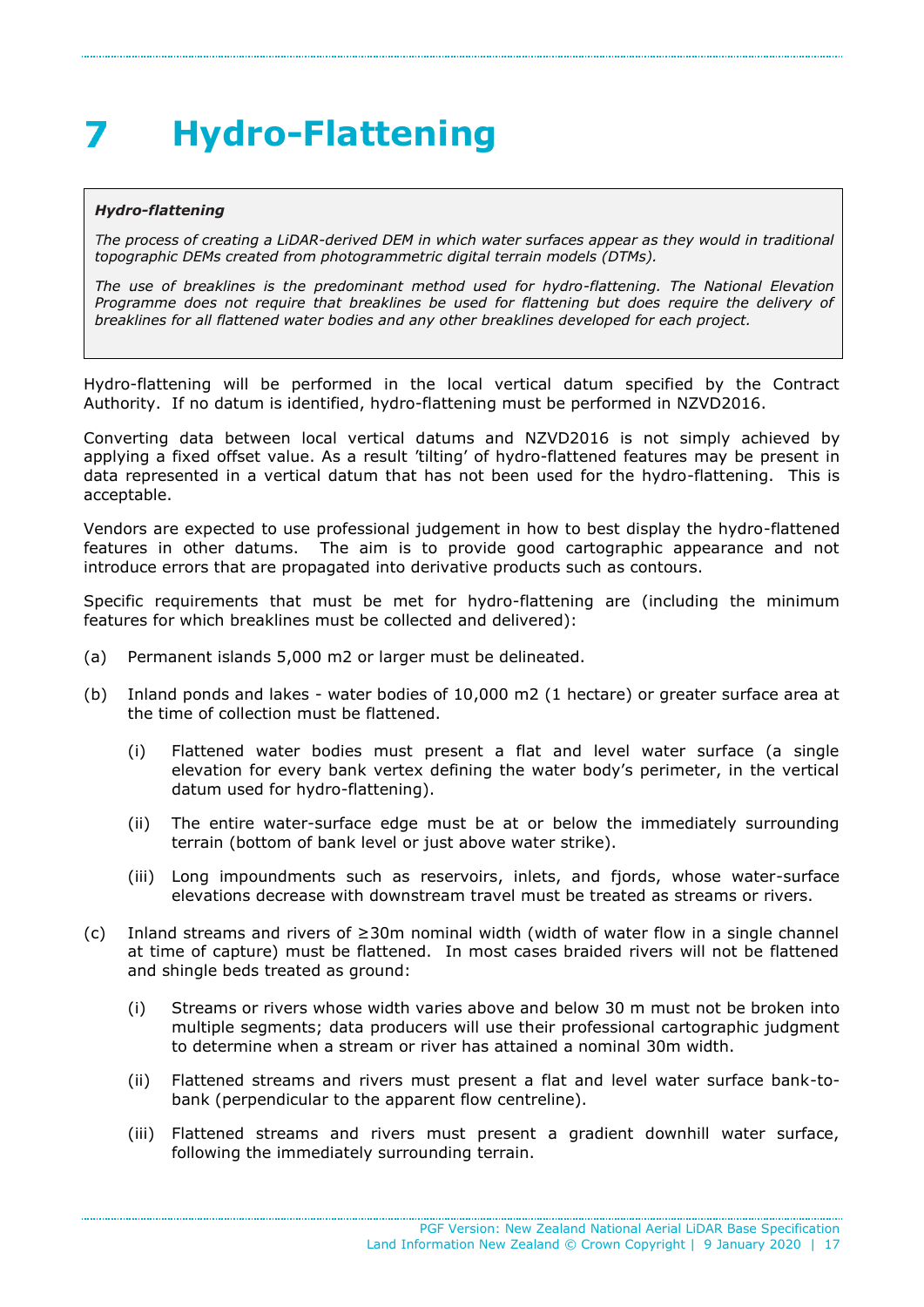- (iv) In cases of sharp turns of rapidly moving water, where the natural water surface is notably not level bank-to-bank, the water surface must be represented as it exists while maintaining an aesthetic cartographic appearance.
- (v) The entire water-surface edge must be at or below the immediately surrounding terrain.
- (vi) Stream channels must break at culvert locations leaving the roadway over the culvert intact.
- (vii) Streams must be continuous at bridge locations.
- (viii) When the identification of a structure as a bridge or culvert cannot be made definitively, the feature must be regarded as a culvert.
- (d) Non-tidal boundary waters:
	- (i) Boundary waters, regardless of size, must be represented only as an edge or edges within the project; collection does not include the opposite shore.
	- (ii) The entire water-surface edge must be at or below the immediately surrounding terrain.
	- (iii) The water-surface elevation must be consistent throughout the project.
	- (iv) The water surface must be flat and level, as appropriate for the type of water body (level for lakes, a gradient for streams and rivers).
	- (v) Any unusual changes in the water-surface elevation during the course of the collection (such as changes in upstream dam discharge) must be documented in the project metadata.
	- (vi) In the event of an unusual change in water-surface elevation, the water body shall be handled as described in 'Tidal Waters' below.
- (e) Tidal waters:

Tidal water bodies are defined as any water body that is affected by tidal or other variations in water level, including oceans, seas, gulfs, bays, inlets, estuaries, creeks, salt marshes, lower reaches of rivers/streams, and large lakes.

Water level variations during data collection or between different data collections can result in lateral and vertical discontinuities along shorelines.

**LiDAR ground points must not be removed for the sake of adjusting a shoreline inland to match another shoreline.** Likewise, adjusting a shoreline outland can create an equally unacceptable area of unmeasured land in the DEM.

In addition to meeting the requirements for inland water bodies listed in (b) Inland ponds and lakes and (c) Inland streams and rivers above, the treatment of tidal water bodies must also meet the following requirements:

- (a) Within each water body, the water surface must be flat and level for each different watersurface elevation.
- (b) Vertical discontinuities within a water body resulting from tidal or other variations in water level during the collection are considered normal and must be retained in the final DEM.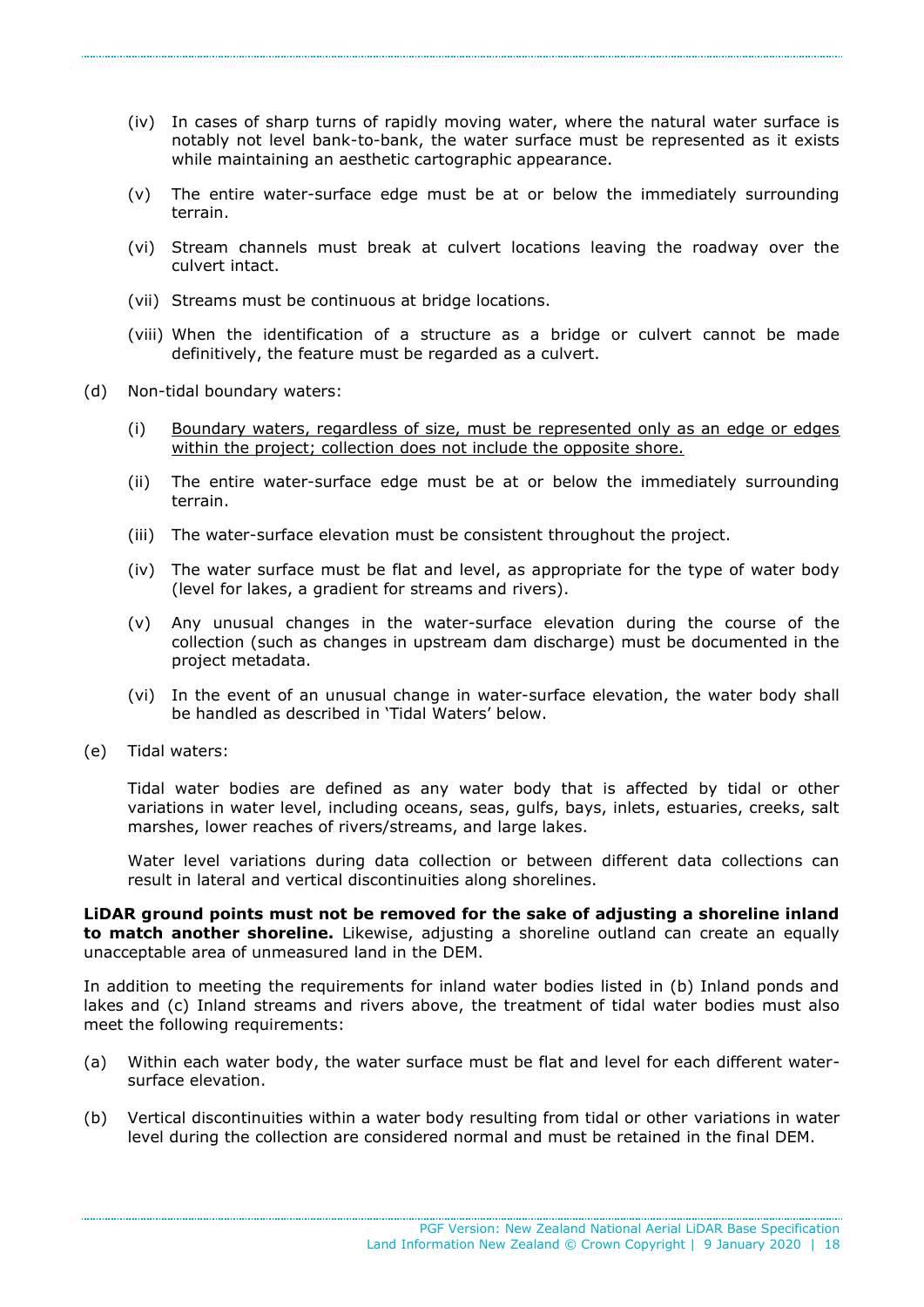- (c) Horizontal discontinuities along the shoreline of a water body resulting from tidal variations during the collection are considered normal and must be retained in the final DEM.
- (d) Long tidal water bodies that also exhibit down-gradient flow (such as a sound or fjord) can present unusual challenges. Data Producers must exercise professional judgment in determining the appropriate approach solution to meet the overall goal of hydro-flattening as described in this section.

#### <span id="page-18-0"></span>**Deliverables** 8

### <span id="page-18-1"></span>**8.1 Reporting and metadata**

### <span id="page-18-2"></span>8.1.1 Project reports

Project report(s) must be provided in pdf format and include the following:

- (a) A collection report detailing mission planning and flight logs, including dates of collection.
- (b) A survey report detailing the collection of all ground control, including the following:
	- (i) Control points used to calibrate and process the LiDAR and derivative data.
	- (ii) Check sites used to validate the LiDAR point data or any derivative product.

A processing report detailing calibration, classification, and product generation procedures including methodology used for breakline collection, insertion of contiguous breaklines (for example, crest elevation of stopbanks, seawalls, dams), hydro-flattening, DEM creation, and the process for calculating NZTM coordinates.

- (c) A QA/QC report, detailing analysis, accuracy assessment and validation of the following:
	- (i) Point cloud data, including a summary of relative (smooth surface repeatability and overlap consistency) and non-vegetated vertical and horizontal local accuracy.
	- (ii) QA/QC analysis materials for the vertical and horizontal local accuracy assessment, including a table of the product data compared to each check site.
	- (iii) Other optional deliverables as appropriate.

### <span id="page-18-3"></span>8.1.2 Extents

A geo-referenced, digital spatial representation of the detailed extents of each delivered dataset must be provided that meets the following requirements:

- (a) The extents must be those of the actual LiDAR source or derived product data, exclusive of TIN artefacts or raster void areas.
- (b) A union of tile boundaries or minimum bounding rectangles is not acceptable, unless these are identical to the dataset extents.
- (c) For the point clouds, the boundary line segment can be within four metres of the nearest LiDAR point.
- (d) Esri polygon shapefile is required.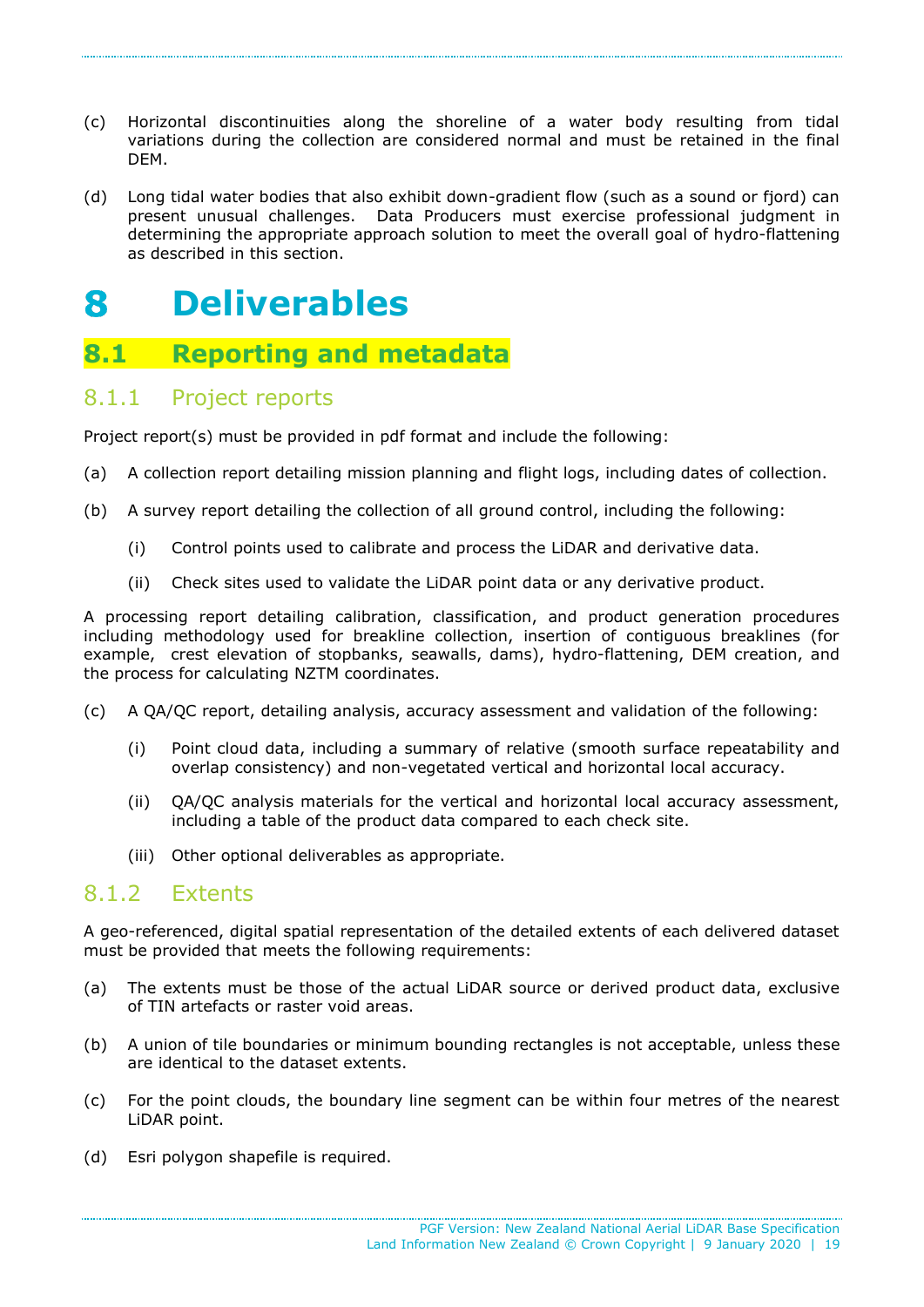### <span id="page-19-0"></span>8.1.3 Flight lines

**Flightline shapefiles as Esri polylines are required. Each flightline must be assigned a unique File Source ID that is equal to the Point Source ID assigned to each point collected during that flightline.**

### <span id="page-19-1"></span>**8.2 Classified point cloud tiles**

Point cloud data: A single classified point cloud is required, in LAS v1.4 PDRF 6-10 format, containing all classified data.

Delivery of a classified point cloud is required. Classified point cloud deliverables must include or conform to the following:

- (a) Data from all project swaths, returns, and collected points, fully calibrated, adjusted to ground, and classified, by tiles. Project swaths exclude calibration swaths, crossties, and other swaths not used in product generation.
- (b) Data is provided in the NZTM2000 coordinate system and the NZVD2016 vertical datum.
- (c) Fully compliant LAS v1.4, Point Data Record Format (PDRF) 6-10. All files must have the same PDRF.
- (d) Each point includes a Point Source ID linking it to the flightline File Source ID.
- (e) Correct and properly formatted georeference information (EPSG: 2193 + 7839) as Open Geospatial Consortium (OGC) Well Known Text (WKT) included in all LAS file headers.
- (f) File Source ID set to 0 for tiled LAS files.
- (g) GPS times recorded as Adjusted GPS Time at a precision sufficient to allow unique timestamps for each pulse.
- (h) Points are provided in the order in which they were collected.
- (i) Height values reported to three decimal places (nearest mm). (While not significant for accuracy, this supports numerical processing and reduces the number of identical values caused by rounding.)
- **(j) Intensity values, normalised to 16-bit by multiplying the value by 65,536/(intensity range of the sensor) per LAS v1.4. This will result in an intensity range of 0-65,536.**
- (k) Classification as required by the Contract Authority (Table 4 at a minimum).
- (l) Tiled delivery, without overlap, per the project tiling scheme in Section 9 Tiles.
- (m) Files named per Section 9 Tiles.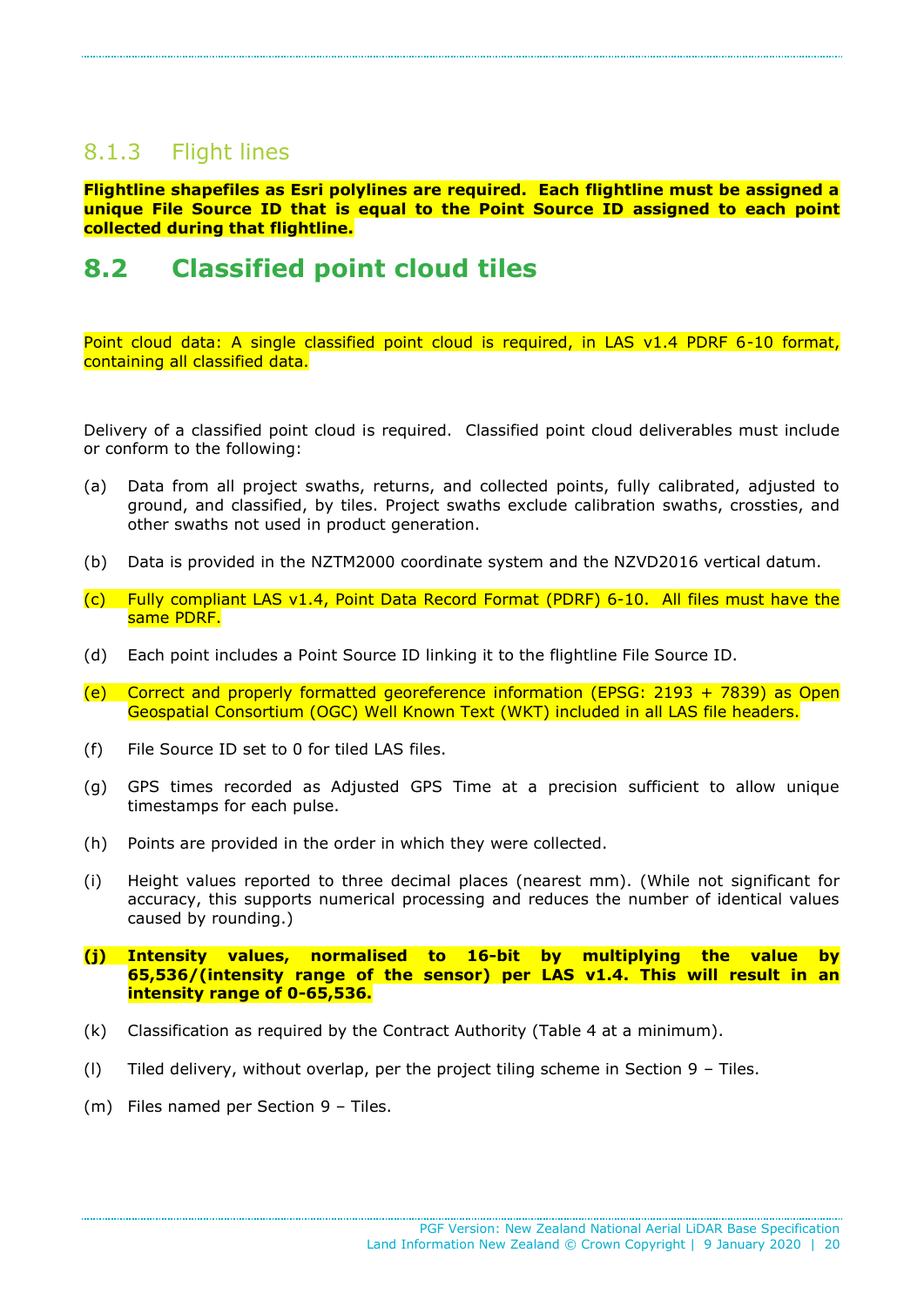# <span id="page-20-0"></span>**8.3 Elevation models**

#### *Digital Elevation Model (DEM)*

A uniformly spaced bare-earth elevation model, devoid of vegetation and man-made structures.

#### *Digital Surface Model (DSM)*

A uniformly spaced elevation model that depicts the highest surface, including buildings, trees, towers, and other features.

Delivery of a DEM (bare-earth) and DSM (surface) DSM is required. Deliverables must include or conform to the following:

- (a) Grid spacing: 1m cell size.
- (b) Generated to the limits of the project area.
- (c) Raster format: Geotiff (.tif)
- (d) Geo-reference information (EPSG 2193) in each raster file.
- (e) Tiled delivery without overlap.
- (f) NOT clipped using polylines for land-water boundaries from national databases (for example coastlines, river or lake boundaries) as these can be inaccurate and subject to continual geomorphic change.
- (g) Tiles with no edge artefacts or mismatch. A quilted appearance in the overall surface can be grounds for rejection of the entire deliverable - whether the rejection is caused by differences in processing quality or character among tiles, swaths, flights, or other unnatural divisions.
- (h) Void areas (for example, areas outside the project area but within the project tiling scheme such as off-shore water) coded using **"NODATA" value equal to -9999**. This value must be identified in the appropriate location within the raster file header.
- (i) Constrained with any additional breaklines required by the Contract Authority, such as stopbanks, streams, and narrower rivers.
- (j) Provided in the NZTM2000 coordinate system and the NZVD2016 vertical datum. Additional vertical datums may be specified by the Contract Authority.

### <span id="page-20-1"></span>8.3.1 Bare-Earth Digital Elevation Model (DEM)

The Bare-Earth DEM is the bare earth devoid of vegetation and man-made structures. It must also include or conform to the following:

(a) Based on Classification level 2 or better ground return points.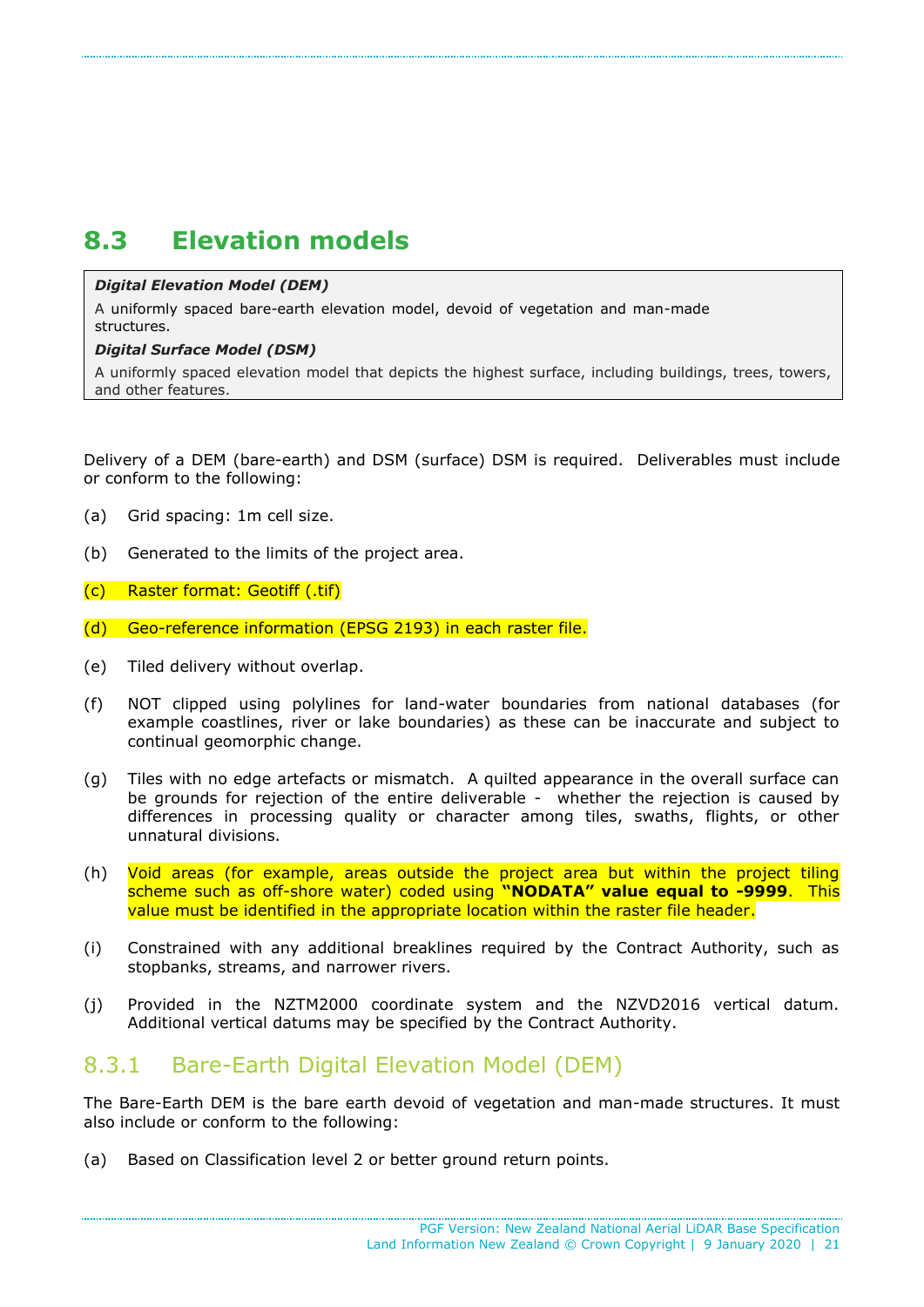- (b) Hydro-flattening as outlined in Section 7 Hydro-Flattening.
- (c) Bridges removed from the surface, while culverts are treated as ground.
- (d) Method for removal of buildings, structures or other ground cover/vegetation and interpolation techniques documented.

### <span id="page-21-0"></span>8.3.2 Digital Surface Model (DSM)

The DSM is the heights of the top of the highest feature at each gridpoint, including ground, vegetation, and man-made structures. The DSM is based on first return points after removal of noise.

### <span id="page-21-1"></span>**8.4 Breaklines**

Delivery of breaklines representing all hydro-flattened features in a project is required. Additional breaklines may also be required by the Contract Authority. These are to be delivered as ESRI Shape files (.shp) using the NZTM2000 projection.

### <span id="page-21-2"></span>**8.5 GNSS data**

Delivery of base station GNSS data is not required for delivery unless specifically requested by the Contract Authority.

GNSS data for all base station occupations of existing or new benchmarks in excess of six hours must be provided in current RINEX format (Receiver Independent Exchange Format) along with observation log sheets which include the following details:

- (a) Survey mark id
- (b) Occupation time and date
- (c) Antenna height measurements
- (d) Instrument /antenna types and serial numbers.

The GNSS observation log sheets must be provided in pdf format or Excel spreadsheet.

### <span id="page-21-3"></span>**8.6 Backed up project source data**

Raw project source data, such as native format LiDAR files and point cloud swaths, are NOT required for delivery. However the Vendor must hold a copy of all relevant raw project data, for a minimum of five years beyond the final delivery of the project deliverables. The vendor must provide this data, with unrestricted copyright, to the Contract Authority on request. The vendor may charge a reasonable access and distribution charge in such instances.

#### <span id="page-21-4"></span>**Tiles** Q

### <span id="page-21-5"></span>**9.1 Tiling and delivery**